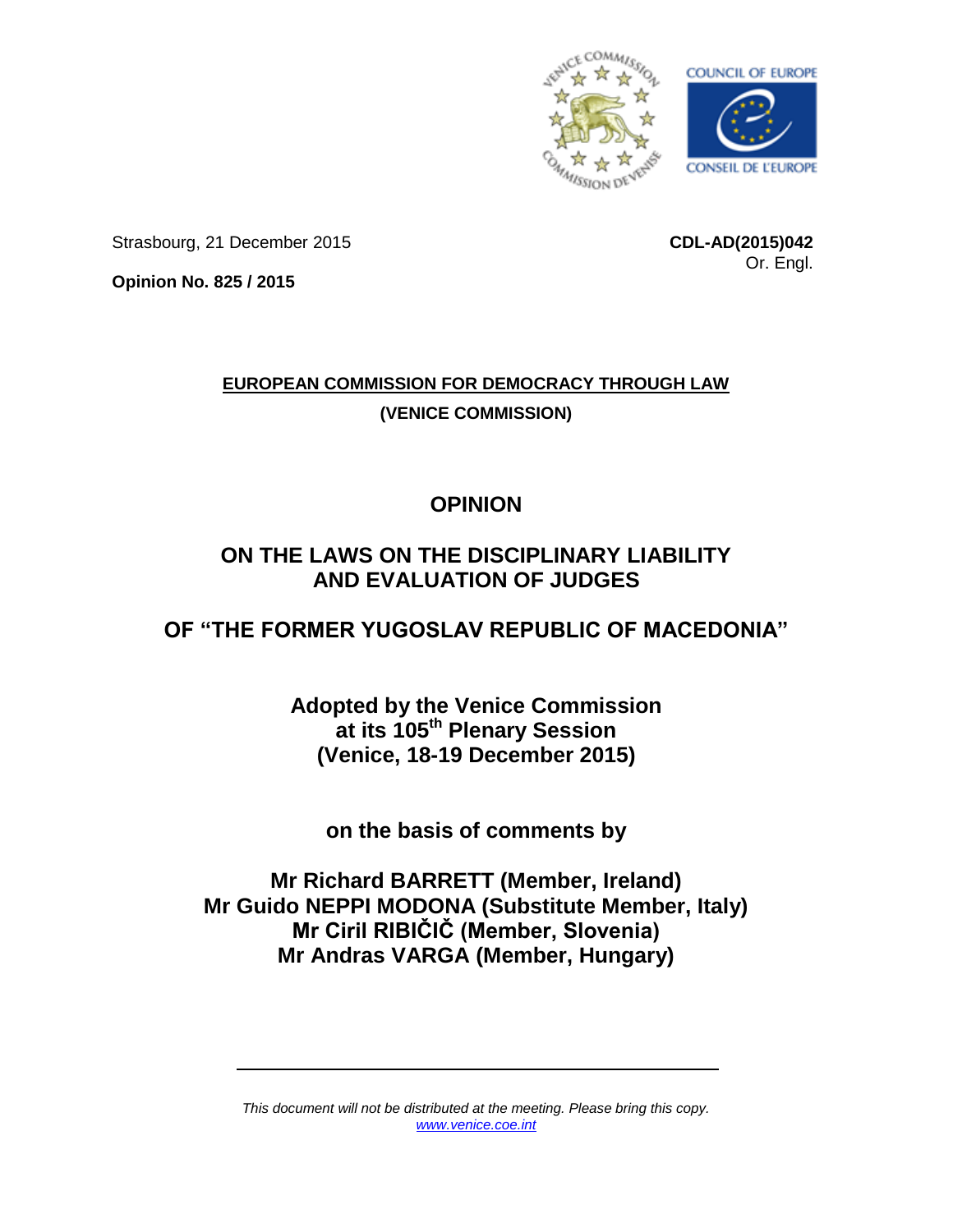# Table of contents

| L.                |                                                                                             |  |
|-------------------|---------------------------------------------------------------------------------------------|--|
| Ш.                |                                                                                             |  |
| Ш.                |                                                                                             |  |
| А.                |                                                                                             |  |
| В.                |                                                                                             |  |
| $\mathbf 1$<br>2. |                                                                                             |  |
|                   |                                                                                             |  |
|                   |                                                                                             |  |
|                   |                                                                                             |  |
|                   | c) Article DD ("serious" disciplinary offences which may result with a dismissal) 10        |  |
|                   |                                                                                             |  |
| 3.                |                                                                                             |  |
| C.                | Disciplinary bodies and procedures (the Law on the Judicial Council and the Law the Council |  |
|                   |                                                                                             |  |
| $\mathbf 1$       |                                                                                             |  |
| 2.                |                                                                                             |  |
|                   |                                                                                             |  |
| 3.                |                                                                                             |  |
|                   |                                                                                             |  |
|                   |                                                                                             |  |
| D.                |                                                                                             |  |
| IV.               |                                                                                             |  |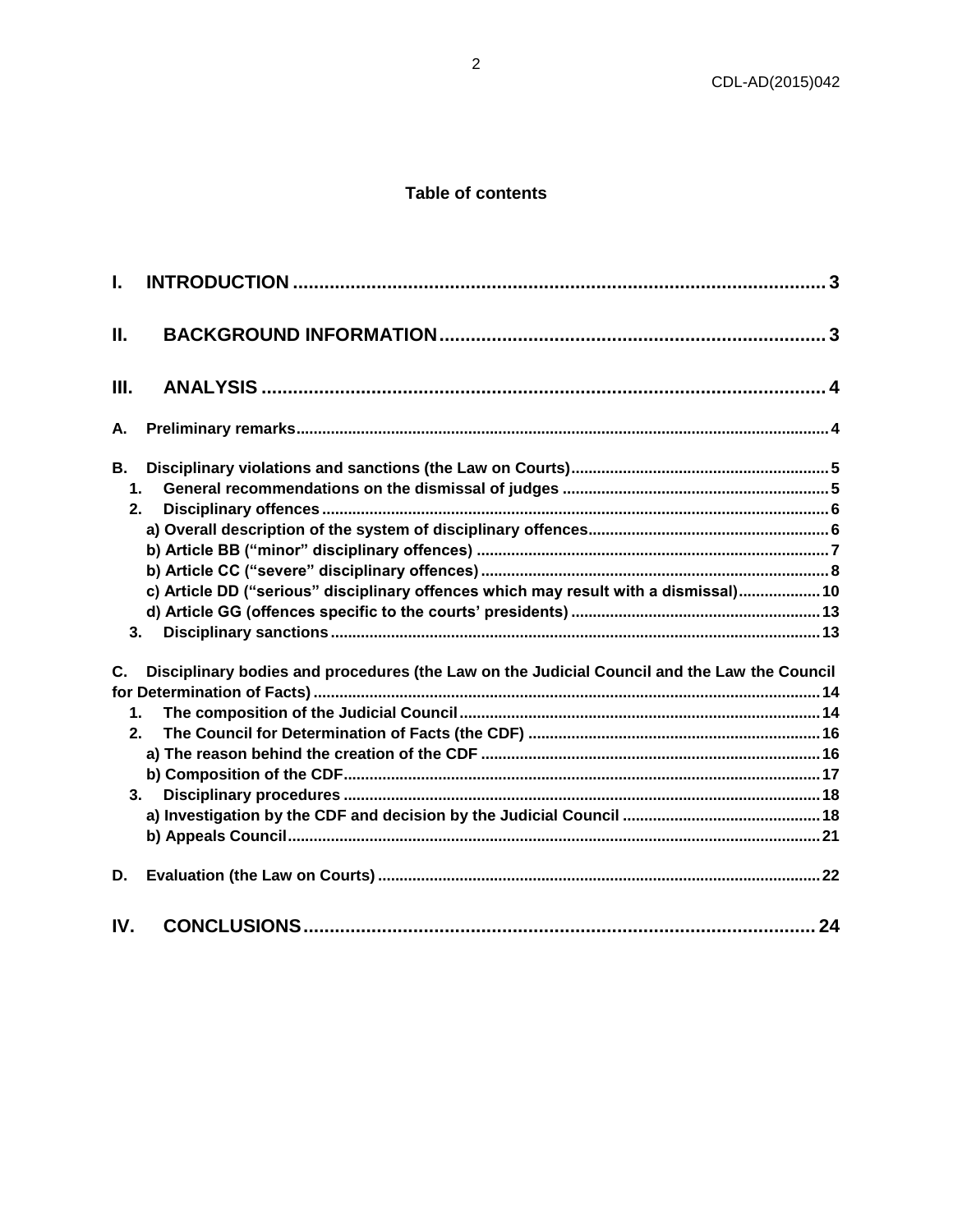#### <span id="page-2-0"></span>**I. INTRODUCTION**

1. On 2 October 2015 the Directorate of Neighbourhood and Enlargement Negotiations (DG NEAR) of the European Commission requested an opinion of the Venice Commission on the legislation of the "Former Yugoslav Republic of Macedonia" (hereinafter – "the Republic") related to the disciplining and dismissal of judges and their professional evaluation. The opinion of the Venice Commission was sought in respect of the following laws:

- the 2006 Law on Courts, as amended;
- the 2006 Law on the Judicial Council, as amended, and
- the 2015 Law on the Council for Determination of the Facts and Initiation of Disciplinary Procedure for Establishing Disciplinary Responsibility of a Judge (hereinafter "the Law on the CDF").

2. In addition, the Venice Commission was asked to assess the 2015 draft amendments to the Law on Courts and the Law on the Judicial Council which were pending before the Macedonian Parliament ("the 2015 Draft Amendments").<sup>1</sup>

3. Mr R. Barrett, G. Neppi Modona, Mr C. Ribičič, and Mr A. Varga acted as rapporteurs on behalf of the Venice Commission. On 12 and 13 November 2015 a delegation of the Venice Commission visited Skopje and met with State officials and politicians concerned, as well as with the judges, members of the civil society and of the expert community. The delegation is grateful to the Macedonian authorities for the organisation of the visit and for the possibility to discuss the legislation with the relevant stakeholders.

4. This Opinion is based on the English translation of the laws and of the draft legislation at issue provided by the European Commission. This translation may not always accurately reflect the original version in Macedonian on all points; therefore, certain issues raised may be due to problems of translation. The Venice Commission regrets that it did not receive an official translation of the relevant texts from the Macedonian authorities, despite its requests to this end.

5. This Opinion was adopted by the Venice Commission at its 105<sup>th</sup> Plenary Session (Venice, 18-19 December 2015).

### <span id="page-2-1"></span>**II. BACKGROUND INFORMATION**

6. The Law on Courts and the Law on the Judicial Council were enacted in 2006; since then they have been repeatedly amended. The two laws<sup>2</sup> as well as the Constitution of the Republic<sup>3</sup> contain provisions recognising the importance of judicial independence. The practical application of those laws, however, led to a comparatively high rate of judicial dismissals;<sup>4</sup> thus, from 2007 to 2014, the Judicial Council initiated a total of 63 procedures against judges,<sup>5</sup> which is above the European average,<sup>6</sup> especially given the size of the population of the country. It

 $\overline{a}$ 1 See the three Laws and the Draft Amendments in CDL-REF(2015)046.

 $^2$  Articles 1 -3 of the Law on Courts; Article 2 of the Law on the Judicial Council.

 $3$  Article 98 of the Constitution.

<sup>&</sup>lt;sup>4</sup> The Venice Commission acknowledges that the high rate of the judicial dismissals is not, by itself, the ultimate proof of the lack of independence of the judiciary: such statistical data may have perfectly reasonable explanation. More generally, it is difficult to assess the level of independence of the judiciary on the basis of statistical data only, without looking into the substance of the law and without analysing specific cases of dismissals of individual judges. However, a relatively high level of judicial dismissals is a marker which calls for a more in-depth examination of the system of accountability of judges.<br><sup>5</sup> The overall number of judges in the Republic, according to the information received during the visit, is approximately

<sup>600</sup> persons. Population of Macedonia is slightly over 2 million people. 6

According to the 2014 CEPEJ report (page 357), in 2012 44 judges were dismissed in 44 responding European states, among which 16 in England and Wales and 13 in Turkey.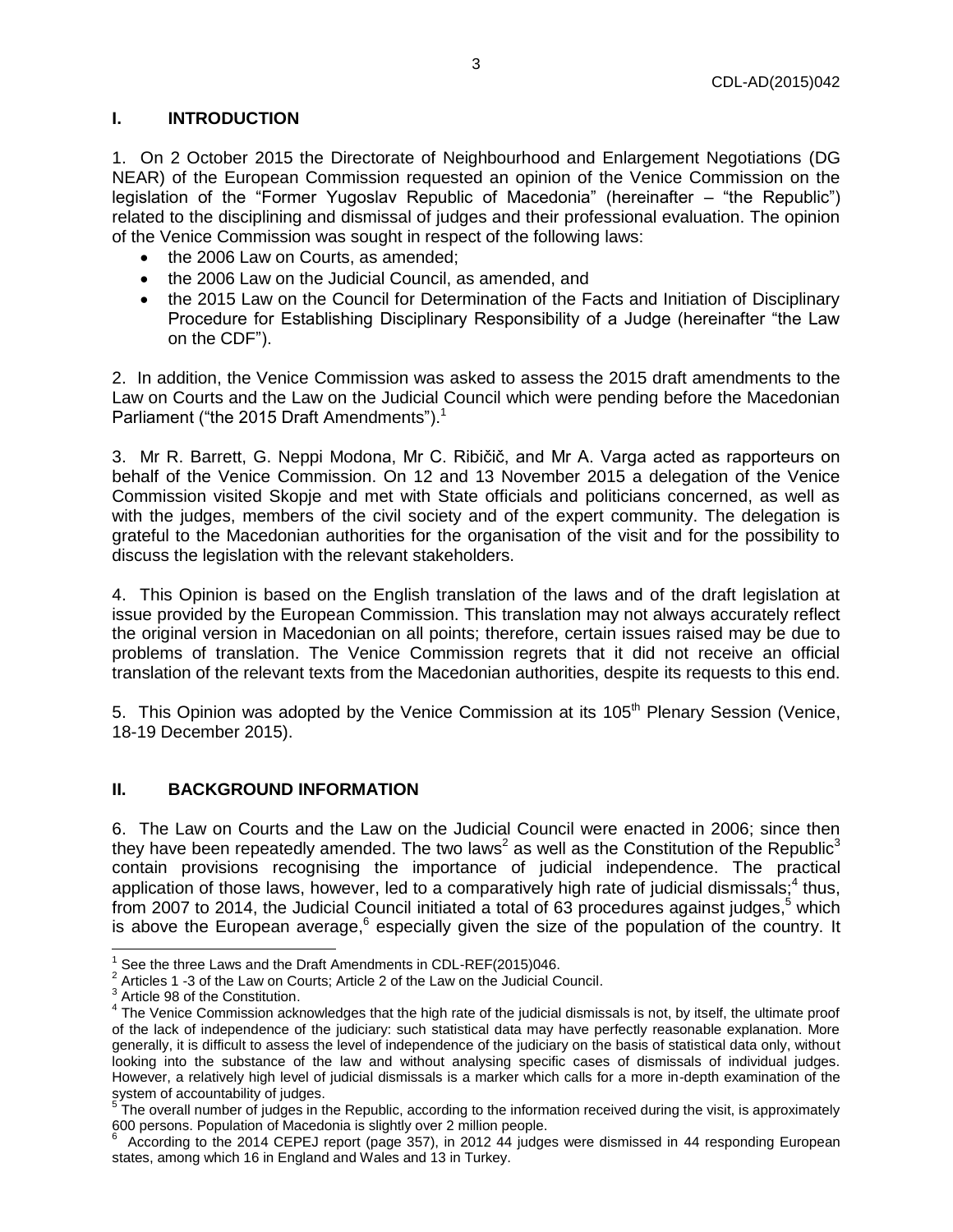must be noted that in the last few years the number of judicial dismissals dropped significantly compared to the previous period.

7. As a result of the 2014 parliamentary elections a centre-right coalition obtained a qualified majority of votes in the Parliament. The opposition contested the fairness of those elections and decided to boycott the work of the Parliament. In the summer of 2014, the ruling coalition, notwithstanding the absence of the opposition in the Parliament, started the process of amending the Constitution. Some of the draft amendments modified the composition of the Judicial Council.

8. In August 2014 the Ministry of Justice of the Republic requested an opinion of the Venice Commission on those constitutional amendments. The opinion was adopted in October 2014 at the 100<sup>th</sup> Plenary Session. Following the opinion, the draft constitutional amendments were revised and voted again in Parliament in January 2015; however, the procedure required by the Constitution for the enactment of those amendments has not been completed, due to the escalation of a political crisis which started in January 2015 and reached its climax in the spring of 2015. Thus, at present the amendments to the Constitution are still not enacted.

9. In parallel with the process of constitutional amendments, in February 2015 the Parliament (still in absence of the opposition) adopted a new law creating a Council for Determination of the Facts and Initiation of Disciplinary Procedure for Establishing Disciplinary Responsibility of a Judge (hereinafter – the "Council for Determination of the Facts" or the CDF). This was a new body supposed to investigate the disciplinary cases against judges. Most of the members of the Council for Determination of the Facts have been elected, but it has not yet started its operations.

10. Following the adoption of this law, the Law on Courts and the Law on the Judicial Council were reviewed again twice; the last set of amendments (the 2015 draft amendments) has been voted by the Parliament in the first reading but has not yet been enacted.

### <span id="page-3-1"></span><span id="page-3-0"></span>**III. ANALYSIS**

#### **A. Preliminary remarks**

11. Before turning to the substantive analysis of the relevant laws, the Venice Commission notes that the initiative to amend the Constitution and the legislation was taken and the respective texts adopted by the ruling coalition while the main opposition parties were absent from the Parliament. The Commission finds this situation problematic, because such important reforms must normally receive a broadest possible political support, otherwise there is a risk that the public would perceive them (rightly or wrongly) as an attempt by the ruling majority to capture the newly created bodies, and, through them, to establish its control over the judiciary.

12. Second, the Venice Commission observes that creation of the CDF represents a radical change compared to the previously existing institutional scheme. In essence, that new body received the exclusive right to initiate disciplinary proceedings against judges, the power which previously belonged to the members of the Judicial Council itself and to some other parties. Under Article 105 of the existing Constitution it is the Judicial Council which "decides on the disciplinary accountability of judges". The Venice Commission is not in a position to assess constitutionality of the new institutional arrangement involving the CDF in this process – it is the prerogative of the Macedonian Constitutional Court. However, it would be more prudent to legitimise the creation of the CDF at the constitutional level as well. That being said, the Venice Commission is not in favour of the creation of the CDF as a separate institution – see the chapter on the disciplinary bodies and proceedings below.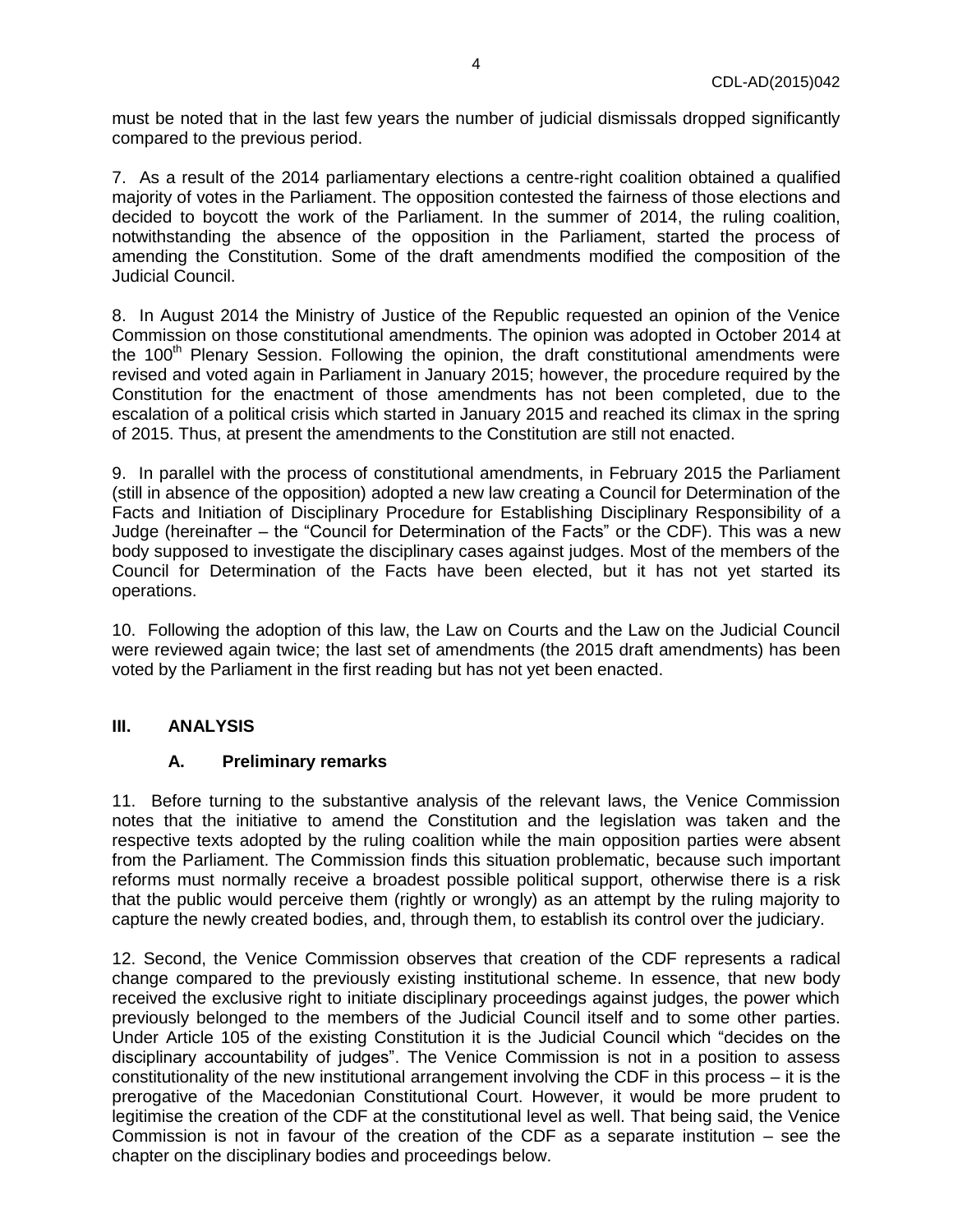13. Third, the Venice Commission discerns a certain lack of coherence between the constitutional reform started in 2014 and the legislative amendments of 2015. The 2015 Law on the CDF was adopted before the completion of the constitutional reform of the Judicial Council, as if there was no relation between these two bodies whatsoever. The Commission considers that those two reforms should have been approached systematically, both at the Constitutional and at the legislative levels. If, following recommendations contained in the present Opinion, the Macedonian authorities decide to revise the institutional structure of the bodies administering the judiciary it would be advisable to engage in a comprehensive and consistent reform at both levels – Constitutional and legislative.

#### <span id="page-4-0"></span>**B. Disciplinary violations and sanctions (the Law on Courts)**

#### **1. General recommendations on the dismissal of judges**

<span id="page-4-1"></span>14. In the current system, the dismissal of a judge may result either from the application of Articles 54 - 76 of the Law on the Judicial Council (which regulates the procedure for determining disciplinary liability as defined in Article 76 and 77 of the Law on Courts), or from the application of Articles 77 - 95 of the Law on the Judicial Council (which regulate the procedure for establishing "unprofessional or un-conscientious performance of the judicial function" as defined in Article 75 of the Law on Courts). These two parallel grounds for dismissal are imposed within two separate procedures; the former procedure can end in dismissal or a lesser disciplinary measure, while the latter can end only in dismissal. This co-existence of two parallel grounds for dismissal and two different procedures is very confusing.

15. The Law on Courts, as proposed to be amended, removes the duality of grounds for dismissal which exists in the current system. Now the only ground for dismissal is a serious disciplinary offence.<sup>7</sup> Furthermore, the amendments in the proposed Article AA of the Law on Courts lead to a clearer categorisation of types of misbehaviour into three groups: minor, severe and serious disciplinary breaches.<sup>8</sup> These are welcome developments. However, significant difficulties remain.

16. First of all, the Draft Amendments set out a very long list of circumstances which can lead to a disciplinary sanction. The Venice Commission is worried by the fact that many of the offences in this catalogue are formulated too vaguely. For example, a judge may be disciplined for "causing more severe disruption of the relations in the court", which is a very vague definition. Such obscure formulas open the door to abusive interpretations and are very dangerous for judicial independence. The Venice Commission has previously highlighted the requirement that "conduct giving rise to disciplinary action be defined with sufficient clarity, so as to enable the concerned person to foresee the consequences of his or her actions and thereupon regulate his or her conduct. More specific and detailed description of grounds for disciplinary proceedings would also help limit discretion and subjectivity in their application."<sup>9</sup> Indeed, depending on the constitutional tradition of the state, a more general formula for judicial misconduct can be acceptable, but only under condition that it is understood to be narrowly interpreted.

The Venice Commission notes that Article 31 of the Law on the Judicial Council stipulates that the Council has the<br>The Venice Commission notes that Article 31 of the Law on the Judicial Council stipulates that the Council power "to decide on the disciplinary accountability of the judges", and, in the next point, "to determine the unprofessional and unethical performance of the judicial function"; it is unclear why this provision has not been amended in the 2015 Draft Amendments.

 $^8$  It is understood that "serious" breaches are regarded as more grave than "severe"; the choice of words here is open to doubt but, probably, it is a translation issue.

 $^9$  CDL-AD(2014)006, Joint Opinion on the draft Law on disciplinary liability of Judges of the Republic of Moldova, §16.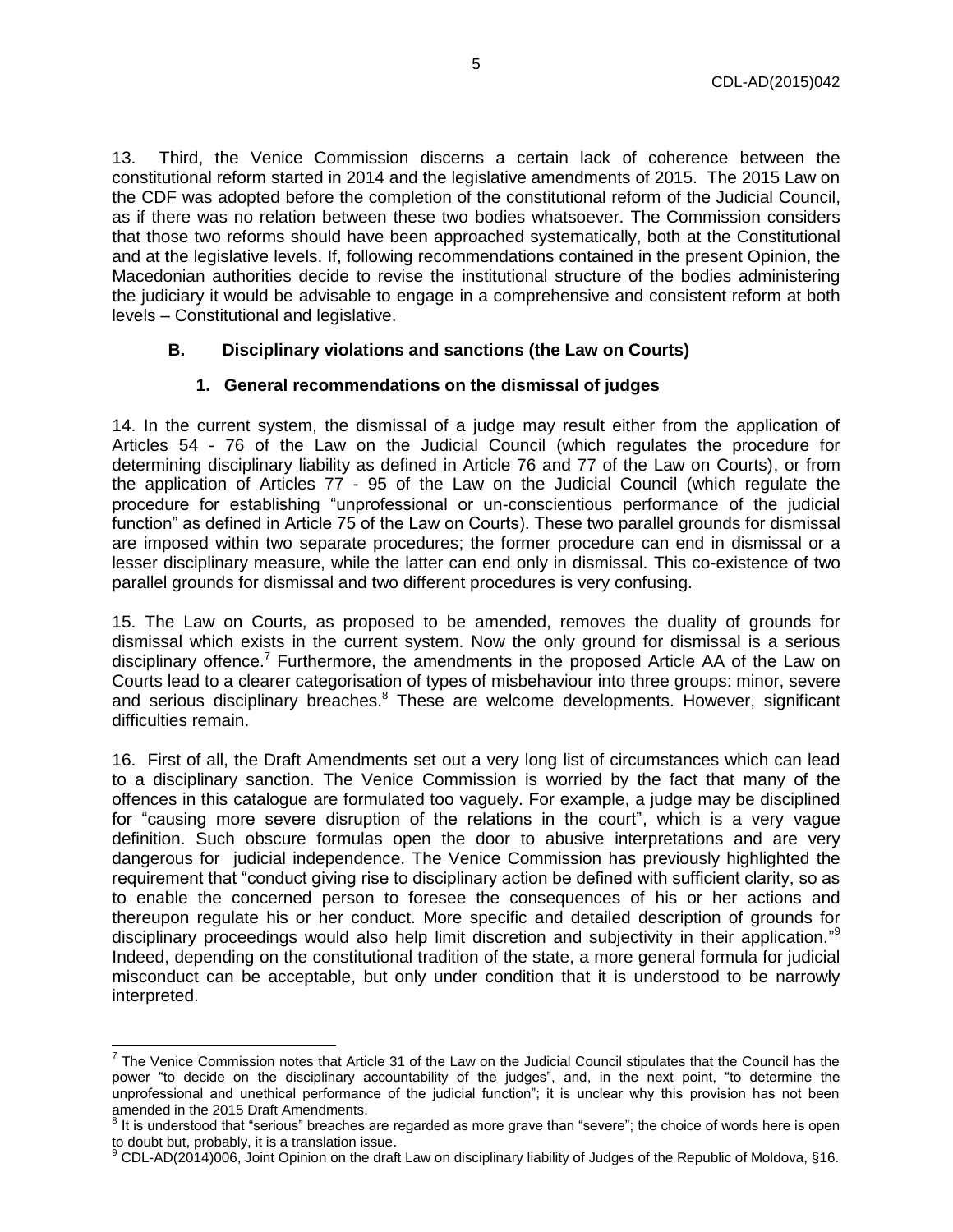17. Second, many disciplinary offences are overlapping. Thus, for example, Article CC introduced by the Draft Amendments establishes four types of violations which involve exceeding procedural time-limits, and three types of violations which relate to inappropriate behaviour of the judge outside of the work context (for more details see below). Again, such overlapping risks creating a lot of confusion in practice.

18. Third, the current Law on Courts, as well as the Draft Amendments, do not always link disciplinary breaches to the fault of the individual judge. Individual judges cannot bear individual liability for the efficiency of the judicial system as a whole. Indeed, references to the fault exist in certain isolated provisions (for example, p. 1 of Article CC speaks of the "inefficient and inaccurate conduct of the court procedure through the fault of the judge"). However, the absence of the reference to the fault of the judge in other provisions may be interpreted as implying that it is not a mandatory element for establishing the judge's liability, while it should be so. The liability of the judges should be considered in the light of their influence on workload and backlog. For example, delays in the court proceedings may be caused by the judge's lack of organisational skills, but may as well be explained by objective reasons outside his/her control, for example, by the failure of the court bailiffs to ensure appearance of witnesses. Failure to meet productivity targets or procedural deadlines may be explained by these targets being set unreasonably high, or deadlines fixed unreasonable short. Non-compliance with deadlines should be measured according to the judge's experience, workload, "how large the support staff is, the quantity and quality of infra-structures (with special reference to buildings and information technology)" as it was mentioned in § 38 of the Opinion 6(2004) of the CCJE<sup>10</sup> and to the average workload in that court or other similar courts. Without this meticulous measurement the disciplinary proceedings may be transformed into instruments of intimidation, which is completely against the independence of judges.

19. It is thus recommended to introduce in the Law on Courts a general clause that would require the disciplinary bodies to take due account of the degree of the judge's fault and permit the judges to forward defences such as those described above. Actually, Article 74 of the Law on the Judicial Council does stipulate that in the sentencing process the Judicial Council has to take into account "the degree of responsibility" of the judge. However, the very existence of a disciplinary breach (not only the sanction) should be conditioned upon the fault of the judge. The honest and hard-working judges should not be disciplined for the situations which result from the poor management of the judicial system as a whole or from other circumstances outside their control.

<span id="page-5-0"></span>20. The Venice Commission will now turn to the more specific analysis of the Law on Courts, in the light of the 2015 Draft Amendments.

### **2. Disciplinary offences**

### *a) Overall description of the system of disciplinary offences*

<span id="page-5-1"></span>21. The Venice Commission notes that, in the past several years, despite the existence of multiple different grounds for disciplinary liability, only one ground has been used in the vast majority of procedures: Article 75, section (1) sub-section (2) of the Law on Courts<sup>11</sup> was used as the basis for 53 out of the 63 procedures initiated and 41 out of 44 judicial dismissals have been on this ground. These statistics show that although the current legislation contains a long

<sup>&</sup>lt;sup>10</sup> Opinion no 6 (2004) of the Consultative Council of European Judges (CCJE) to the attention of the Committee of Ministers on fair trial within a reasonable time and judge's role in trials taking into account alternative means of dispute settlement, as adopted by the CCJE at its 5th meeting (Strasbourg, 22-24 November 2004).

<sup>&</sup>lt;sup>11</sup> "Unprofessional, untimely and inattentive exercise of the judicial office in conducting the court proceedings in specific cases".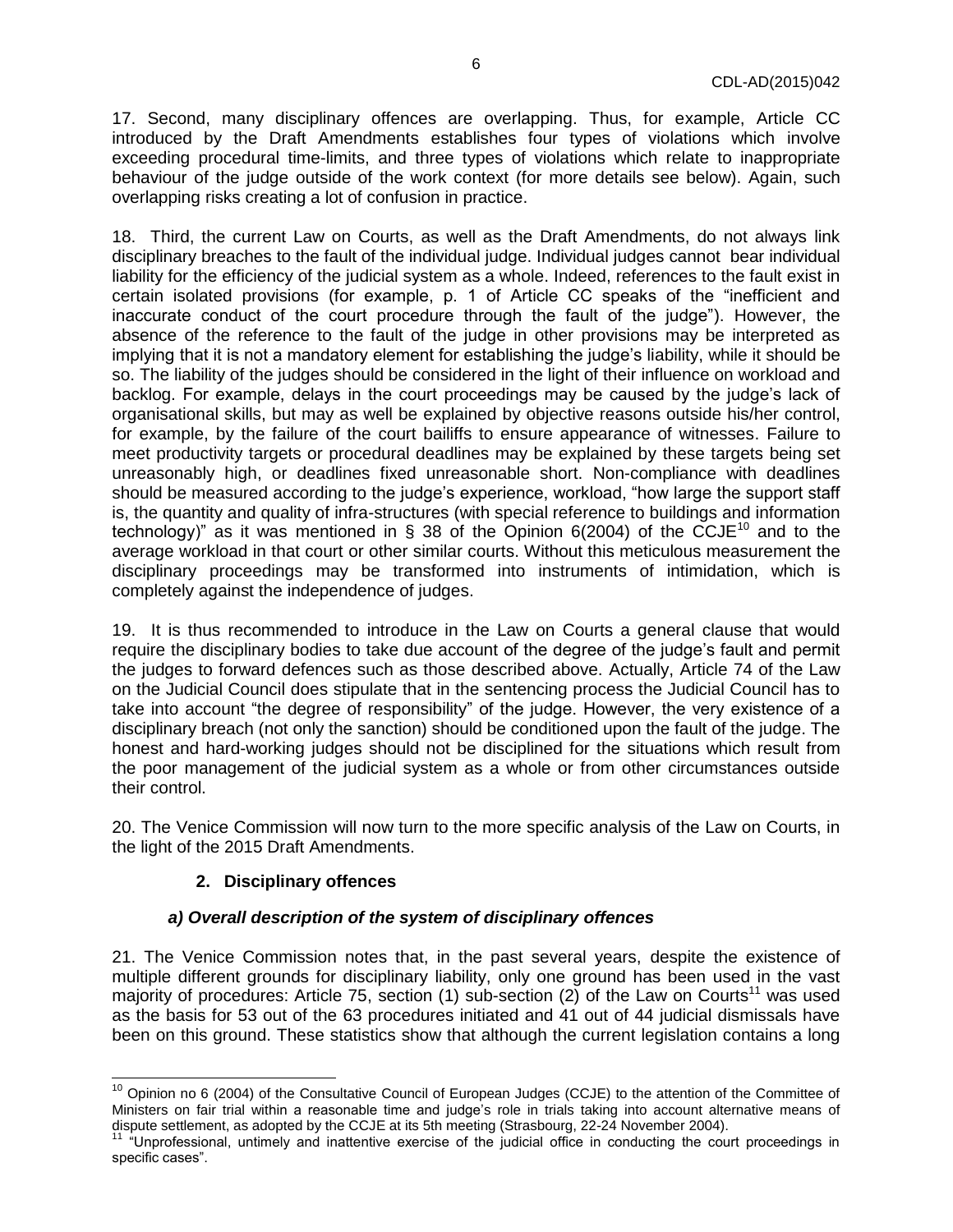list of disciplinary violations and provides different sanctions, most of these provisions remain essentially a dead letter.

22. The Venice Commission observes that while the existing duality of grounds for dismissal is now being removed, which is certainly positive, the Draft Amendments create an even more complex labyrinth of various disciplinary offences and sanctions, often formulated in obscure terms and overlapping. It remains to be seen how this new disciplinary system will operate in practice. There is a risk, however, that the adoption of the Draft Amendments in their current form will not make the system more clear and predictable. On the one hand, most of those provisions might never be used in practice, as happened before; at the same time, their very existence could have a chilling effect on the judiciary, put unnecessary pressure on judges and restrain their independence. The Venice Commission thus invites the Macedonian authorities to revise the system of disciplinary breaches and punishments in line with the recommendations outlined below.

23. In doing so, the Macedonian authorities should be guided by the general rule formulated in p. 70 of the Recommendation 2010(12) of the Committee of Ministers of the CoE:<sup>12</sup>

*"Judges should not be personally accountable where their decision is overruled or modified on appeal."* 

This principle is also developed by Opinion  $6(2004)$  of the CCJE<sup>13</sup> as follows:

*"36. Some countries consider the percentage of the decisions reversed on appeal as an indicator. An objective evaluation of the quality of judicial decisions may be one of the elements relevant for the professional assessment of a single judge, (but even in this context one should take into account the principle of judicial internal independence and the fact that reversal of decisions must be accepted as a normal outcome of appeal procedures, without any fault on the part of the first judge). However, the use of reversal rates as the only or even necessarily an important indicator to assess the quality of the judicial activity seems inappropriate to the CCJE. Among several aspects that could be discussed with reference to this problem, the CCJE underlines that it is a feature of the justice system based on "procedures", that the quality of the outcome of a single case depends heavily on the quality of the previous procedural steps (initiated by the police, public prosecution, private lawyers or parties), so that evaluation of judicial performance is impossible without evaluation of each single procedural context."* 

<span id="page-6-0"></span>24. The Venice Commission will now focus on the specific disciplinary offences, as described in the Draft Amendments.

#### *b) Article BB ("minor" disciplinary offences)*

25. Article BB<sup>14</sup> sub-section  $2^{15}$  lists as a minor disciplinary violation "causing disorder in the court relations that affect the performance of the judicial function". The open nature of the concept of disorder, as well as the lack of any clear test as to whether such behaviour has affected the performance of the judicial function, has the potential to introduce subjectivity into the disciplinary process.

 $12$  Recommendation CM/Rec(2010)12 of the Committee of Ministers to member states on judges: independence, efficiency and responsibilities (Adopted by the Committee of Ministers on 17 November 2010 at the 1098th meeting of the Ministers' Deputies).

Cited above.

<sup>14</sup> It is unclear why the separate points in Article AA are numbered, while in Article BB they are marked as "bullet points".

 $15$  Sections and sub-sections will be identified in the text below as "s." and "ss.".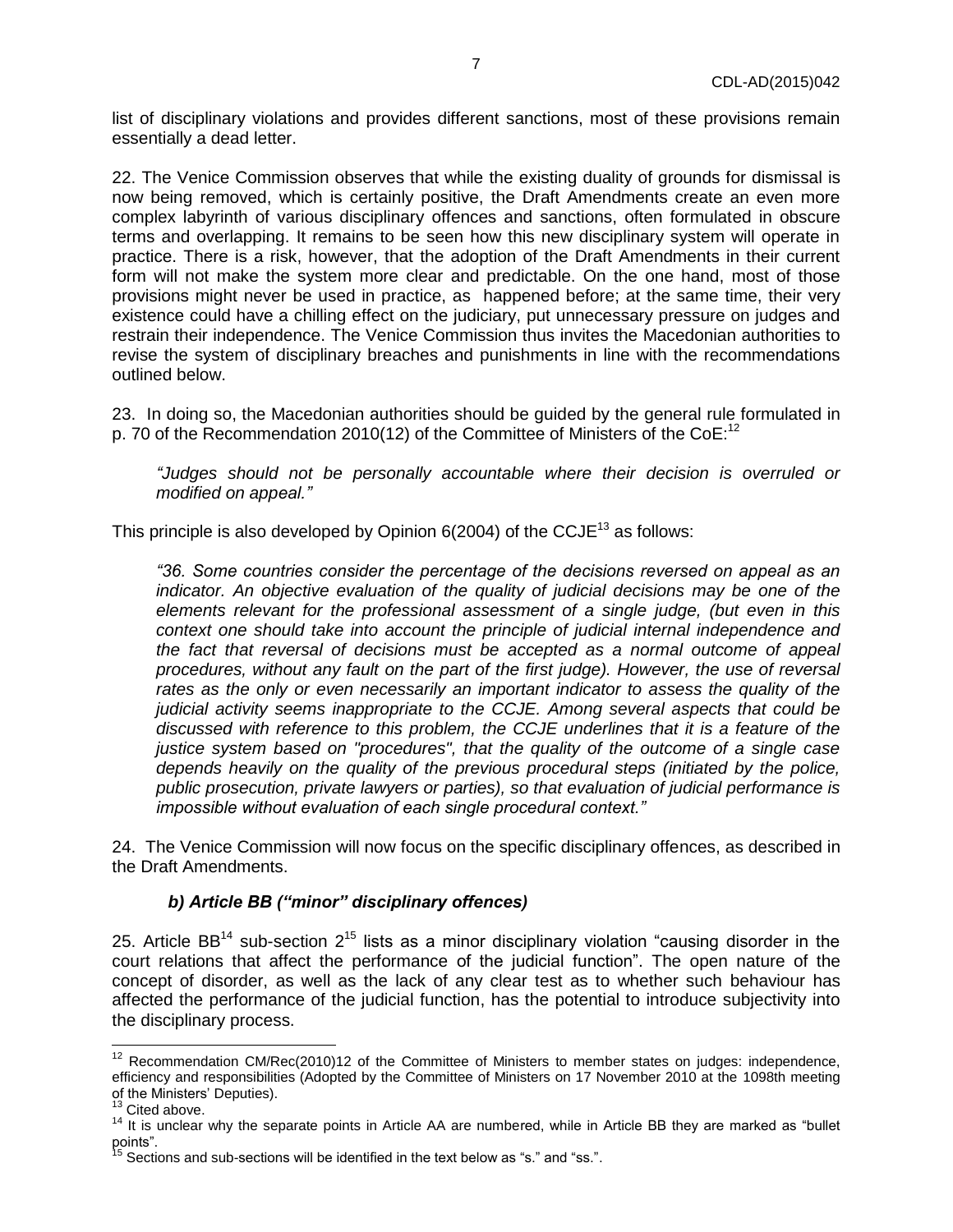26. Another "minor violation" described in this Article consists of the "failure to act upon the request of the Judicial Council […], Council for Determination of the Facts […], the Supreme Court […] and the higher court". The meaning of this provision is unclear: what sort of "requests" those bodies may address to a lower court? This provision creates a risk of overly broad interpretation and should be either explained or removed.

### *b) Article CC ("severe" disciplinary offences)*

<span id="page-7-0"></span>27. Ss. 1 of the new Article CC defines as a severe disciplinary offence a situation when a judge in more than five cases per year has exceeded the legal time-limits for taking procedural actions. Further down the same Article in ss. 4 defines as a severe disciplinary violation a breach by the judge of the "reasonable time" requirement. Ss. 10 introduces liability in the case of "a decision […] made by the Supreme Court […] finding a violation of the right to trial within a reasonable time". Ss. 15 speaks of the "violation of the specified schedule for acting upon cases". Although not every breach of the domestic time-limits or of the schedule will necessarily amount to a breach of the "reasonable time" requirement, these provisions are to a certain extent overlapping which creates confusion. Another question is which body or court should establish the breach of the "reasonable time" requirement under ss. 4 of this Article, and in which procedure, and who establishes the "specific schedule for acting upon cases" mentioned in ss. 15.

28. Ss. 3 lists as a severe disciplinary violation the "biased conduct of court proceedings in particular in terms of equal treatment of parties." First, it is not clear whether a finding of bias must be based on an appeal judgment. "Unequal treatment of parties" or "bias" of a judge are against the principle of fair trial and should normally lead to the quashing of a judgement. Hence, if a disciplinary body establishes that the judge was guilty of such behaviour in a particular case, that case should normally be reopened. However, what happens if the original decision was confirmed on appeal, or the parties did not appeal at all? The law is not clear on these points.

29. The next question is to what extent the judge concerned should be aware of his/her bias or should be responsible for the unequal treatment of the parties? The existence of a bias is often established from the point of view of a reasonable external observer, which does not necessarily mean that the bias actually existed or that the judge realised that he had a predisposition against one of the parties. The judgement may even be quashed if there is an appearance of bias, even though the actual existence of bias is not proven. Next, the "unequal treatment" of the parties may result from a well-established practice or other external factors which the judge does not really control. Even if the court of appeal establishes that one of the parties has been put in a disadvantage vis-à-vis another by the first instance court, the judge's fault in it may be minimal. Finally, this offence overlaps with the "more severe violation of the rights of parties and other participants in the proceedings" (ss. 13) and "violation of the principle of nondiscrimination on any ground" (ss. 14).

30. Ss. 6 defines as a severe violation "public disclosure of information and data on court cases in which no final decision has been made". However, it is a *duty* of the judge to inform the public about the progress in the examination of cases, scheduled hearings, procedural steps taken or to be taken, etc. Some of the "information and data" may indeed by confidential, but some should be publicly available. The Venice Commission has previously noted that the "requirement of judges [...] not to disclose *any* information in the performance of their duties […] seems excessive. It would be appropriate to refer to confidential information. [...]".<sup>16</sup> It would therefore seem more appropriate to restrict the application of ss. 6 to the disclosure of

 $\overline{a}$  $^{16}$  CDL-AD(2013)035, Opinion on the Draft Code on Judicial Ethics of the Republic of Tajikistan, §60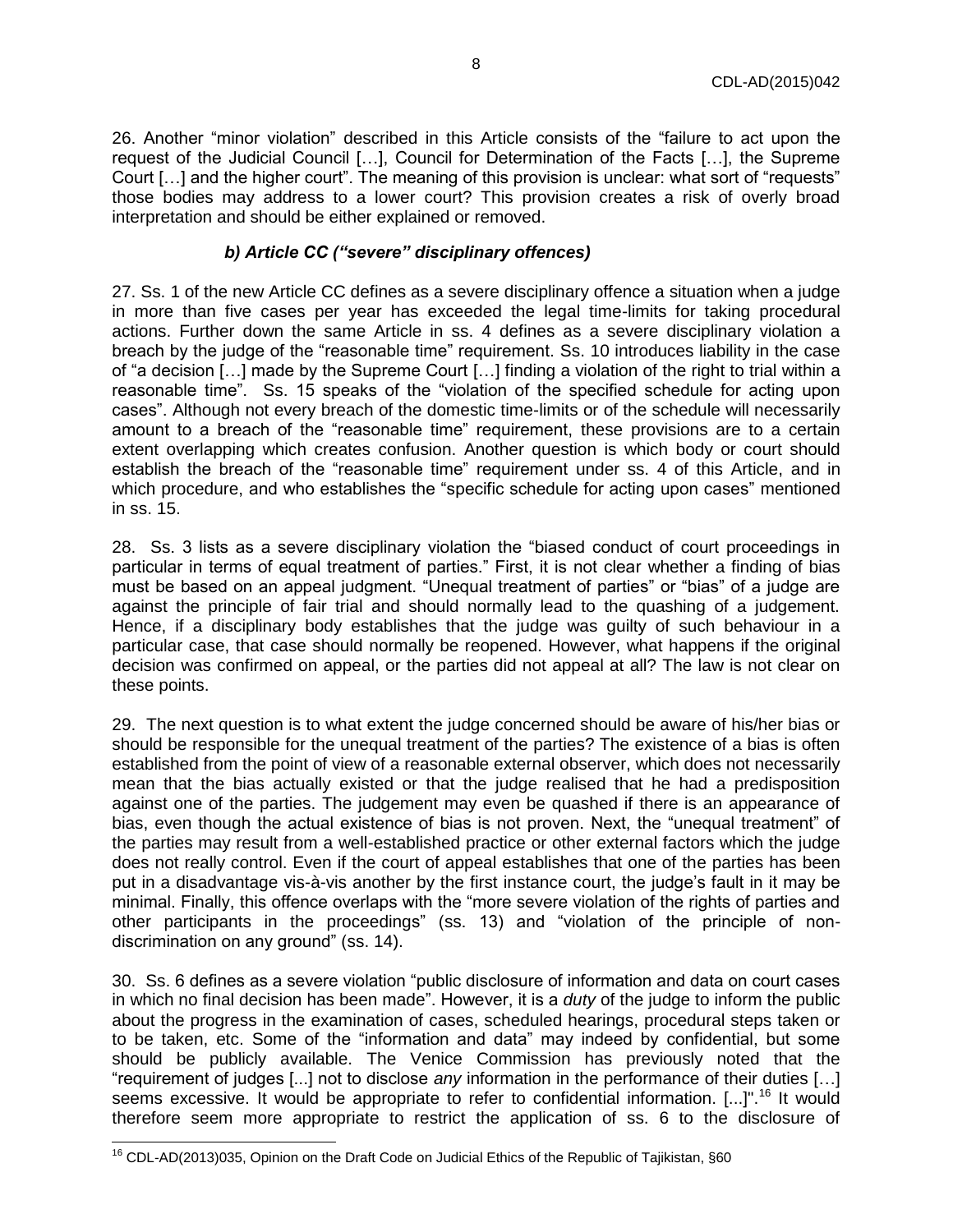confidential information. Moreover, there should be clear rules indicating what sorts of information are confidential, what information is destined to the parties only, and what may be shared with the general public. In absence of such rules the judge should not be disciplined for the disclosure.<sup>17</sup>

31. Ss. 8 speaks of a "violation of the regulations or otherwise violating the independence of judges during trial", which is categorised as a severe violation. A clearer description of actions which constitute violations of judicial independence should be included. As regards a "violation of the regulations" the Venice Commission has noted previously that "working procedures established by a court may cover a great variety of judicial acts or tasks required from a judge, some of which may be quite insignificant."<sup>18</sup> Whereas "disciplinary proceedings [...] should deal with gross and inexcusable cases of professional misconduct that also bring the judiciary into disrepute", such insignificant violations should "not serve as a ground for the imposition of disciplinary sanctions".<sup>19</sup> Restricting the scope of ss. 8 to severe violations of the regulations would remove the potential for disciplinary action over insignificant violations of the regulations.

32. Ss. 9 lists as a severe disciplinary violation a "severe breach of the rules of the Code of Ethics violating the reputation of the judicial function". As outlined previously by the Venice Commission, such codes are ill-suited to disciplinary action and often lack sufficient specificity to fulfil the requirements of foreseeability.<sup>20</sup> The Venice Commission has noted that "[t]he purpose of a code of ethics is entirely different from that achieved by a disciplinary procedure and using a code as a tool for disciplinary procedure has grave potential implications for judicial independence."<sup>21</sup> The Commission has acknowledged that "there will always be a certain interplay between the principles of ethical conduct and those of disciplinary regulations" and that "serious violations of ethical norms could also imply fault and acts of negligence that should in accordance with the law lead to disciplinary sanctions".<sup>22</sup> However, "in order to avoid the suppression of the independence of a particular judge on the basis of general and sometimes vague provisions of a code of ethics, sanctions have to rely on explicit provisions in the law and should be proportionate to and be applied as a last resort in response to recurring, unethical judicial practice."<sup>23</sup>

33. Ss. 11 lists as a severe disciplinary violation a "more severe violation of public law and order, which undermines [a judge's] reputation and the reputation of the court." This provision likewise lacks sufficient clarity and foreseeability. While a "more severe violation of public law and order" may be statutorily defined in other laws (for example, a code on minor offences, called in some other jurisdictions "administrative offences", or elsewhere), the requirement that the conduct also undermines the judge's reputation and the reputation of the court is open to subjectivity, and should be excluded or narrowed to more specific types of offences.

34. Ss. 11 overlaps with ss. 12 which lists as a severe disciplinary violation "indecent and undignified behaviour in public places". Furthermore, both ss. 11 and ss. 12 overlap with ss. 9 which speaks of a violation of the Code of Ethics affecting the reputation of the judicial function. The very same indecent behaviour in public, for example, may be examined under ss. 9, 11 and 12 of Article CC. Such parallelism is to be avoided.

 $\overline{a}$ 

 $17$  CDL-AD(2014)018, Joint opinion of the Venice Commission and OSCE/ODIHR on the draft amendments to the legal framework on the disciplinary responsibility of judges in the Kyrgyz Republic, § 24; see also CDL-AD(2014)008, Opinion on the draft Law on the High Judicial and Prosecutorial Council of Bosnia and Herzegovina, §90<br><sup>18</sup> CDL AD(2014)262 Jistic and Herzegovina, §90

<sup>18</sup> CDL-AD(2014)018, Joint opinion - Venice Commission and OSCE/ODIHR - on the draft amendments to the legal framework on the disciplinary responsibility of judges in the Kyrgyz Republic, adopted by the Venice Commission at its 99th Plenary Session (Venice, 13-14 June 2014), §32

Ibid.

 $^{20}$  Ibid, §25

<sup>&</sup>lt;sup>21</sup> CDL-AD(2013)035, Opinion on the Draft Code on Judicial Ethics of the Republic of Tajikistan, §30

 $22$  Ibid,  $$31$ 

 $23$  Ibid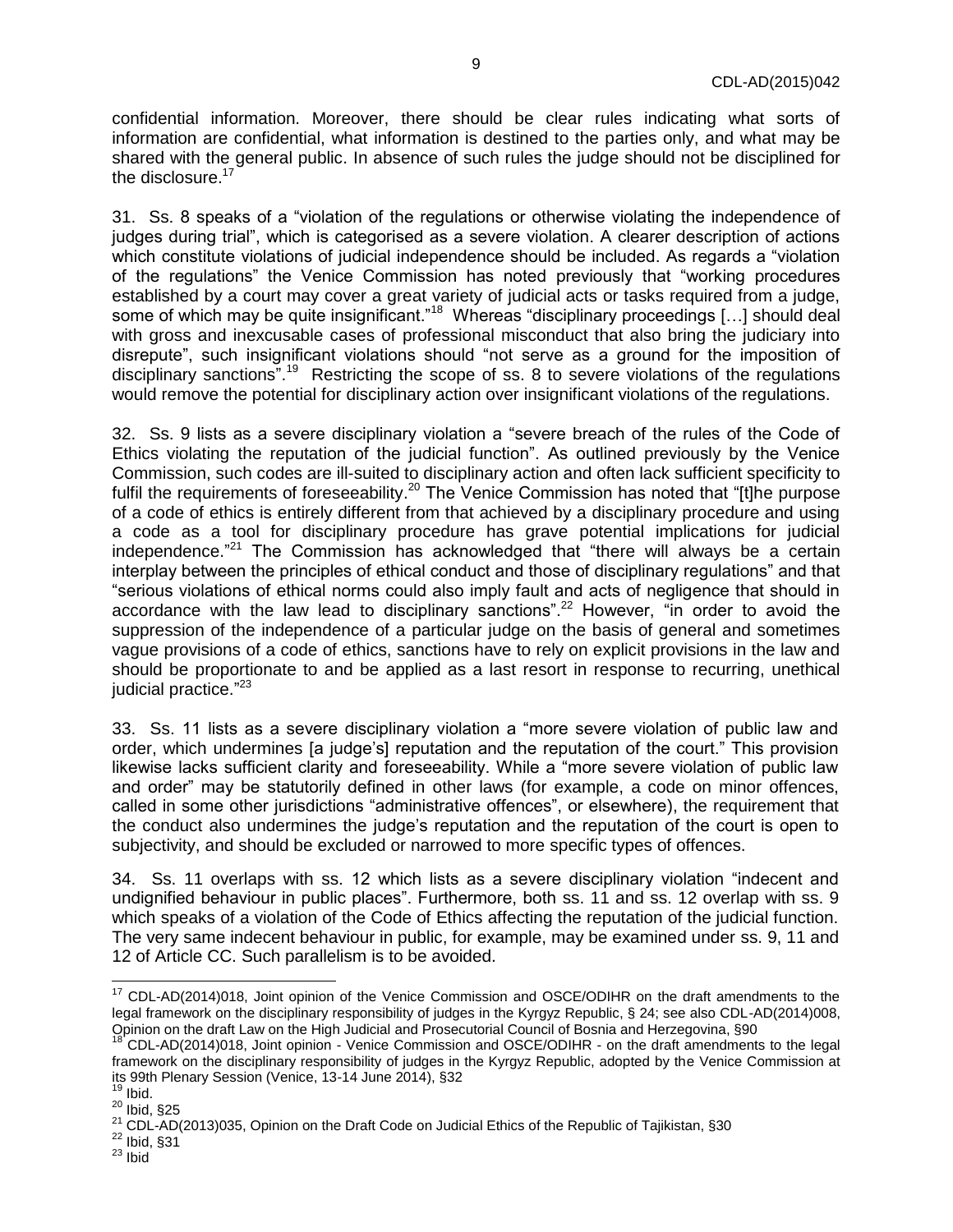35. The Venice Commission has previously noted that a "concept such as the 'dignity of a judge' is relatively vague and too subjective to form the basis for a disciplinary complaint".<sup>24</sup>

*"[...] While judges should conduct themselves in a respectable way in their private life, it is difficult to lay down very precisely the standards applying to judges' behaviour in their off-duty activities, also considering the constant evolution in moral values in a given country."* 25

36. In the absence of a specific list of undignified or indecent acts, concepts such as "indecency" and "indignity" should be avoided as bases for disciplinary action. Equally in ss. 13 the concept of "undermining the reputation of the court and judicial function" is excessively broad.

37. Ss. 14 lists as a severe disciplinary violation, "violation of the principle of non-discrimination on any ground". As with ss. 3, it is not clear whether a finding of discrimination must be based on findings of an appeal judgment. If this is not the case, a more detailed objective test to determine [non-]discrimination should be included. Furthermore, it is unclear whether this provision prohibits discrimination in the judicial decision-making, discrimination at work (in respect of the colleagues, for example), discriminatory behaviour in private life, etc.

38. Ss. 17 lists as a severe disciplinary violation "causing more severe disruption of the relations in the court that significantly affect the performance of the judicial function". The issues with this provision mirror those outlined in the comments on Article BB ss. 2 above.

39. Ss. 18 apparently speaks of the judge's failure to declare his property; it is, however, not normal that such behaviour is characterised as a medium-gravity disciplinary violation. The Venice Commission recalls that "full asset disclosure has proved a valuable weapon in combating corruption in other countries".<sup>26</sup> In the opinion of the Venice Commission the requirement to disclose assets and revenues should be associated with a sanction which is serious enough to serve the purpose of deterrence. While an exception may be made for minor or unintended omissions in the declarations, in principle the failure to declare assets is a sufficiently serious violation to give rise to a dismissal.

40. Finally, the condition in ss. 19 that repeated minor violation is tantamount to a severe violation should be limited by a time-period when the previous minor violation has been committed.

#### *c) Article DD ("serious" disciplinary offences which may result with a dismissal)*

<span id="page-9-0"></span>41. Article DD stipulates that only "incompetent or unconscientious performance of the judicial function" may be regarded as a "serious" disciplinary violation. A similar provision is contained in the draft Article 53 of the Law on Judicial Council which stipulates that a judge may be dismissed for having committed a "disciplinary violation stipulated by law, making [the judge] unworthy to perform the judicial function and due to unprofessional and negligent performance of the judicial function". The Venice Commission observes that the new law reproduces largely the same formula which has been previously used in the vast majority of cases as a reason for the judicial dismissals. Next question is whether grossly inappropriate behaviour of the judge in the private sphere, seriously harming the image of the judiciary, may be characterised as a "serious" violation. The formula used in the Draft Law suggests that the grounds for dismissal

 $^{24}$  CDL-AD(2014)018, Joint opinion - Venice Commission and OSCE/ODIHR - on the draft amendments to the legal framework on the disciplinary responsibility of judges in the Kyrgyz Republic, §32

 $25$  Ibid, §29

<sup>26</sup> CDL-AD(2014)008, Opinion on the draft Law on the High Judicial and Prosecutorial Council of Bosnia and Herzegovina, §120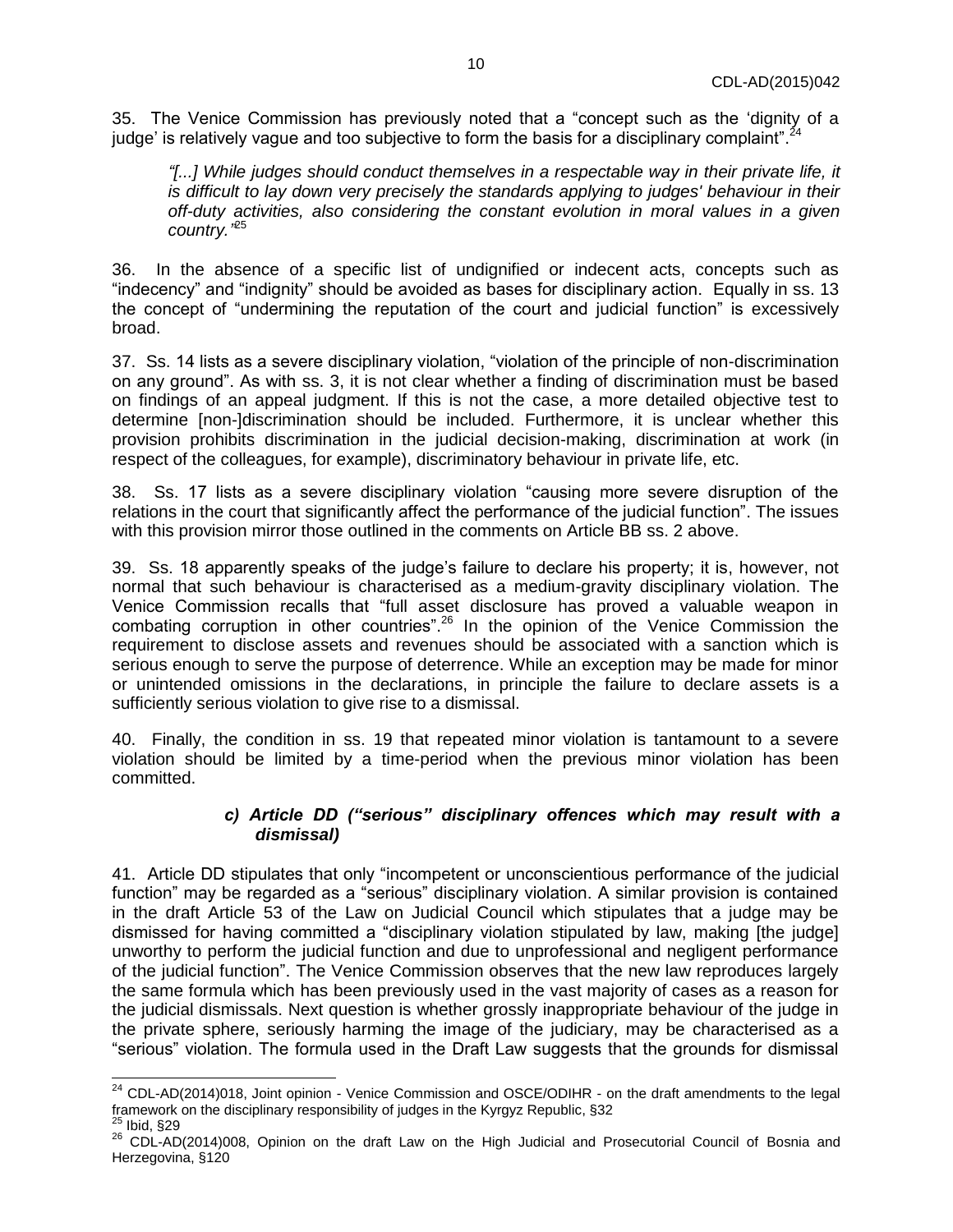should always be connected with the performance of the judicial function. This should be reconsidered: serious or repeated inappropriate behaviour in public must also be a ground for dismissal.

42. S. 1, ss. 2 lists as a "serious" violation "misuse of office and exceeding official authorisation". This provision is extremely broad as it can be interpreted as sanctioning any judicial act not permitted by law. This has the potential to have a chilling effect on the independence.

43. Indeed, "a judge who neglects his/her cases through indolence or who is blatantly incompetent when dealing with them should face disciplinary sanctions." <sup>27</sup> However, the disciplinary liability should not replace the system of appeals. The Venice Commission has noted previously that "[d]isciplinary proceedings should deal with gross and inexcusable professional misconduct, but should never extend to differences in legal interpretation of the law .<br>or judicial mistakes".<sup>28</sup>

44. Rather, as the Venice Commission has noted, "the legal interpretation provided by a judge in contrast with the established case law, by itself, should not become a ground for disciplinary sanction unless it is done in bad faith, with intent to benefit or harm a party at the proceeding or as a result of gross negligence."<sup>29</sup> Ss. 2 should therefore be applied only where a judge acts in bad faith, with the aim of benefiting of harming a party to the proceedings, or driven by selfinterest, or as a result of gross and evident negligence.

45. S. 1, ss. 2 provides that it is a serious disciplinary violation if during a calendar year the Judicial Council established that the judge missed dead-lines in more than five cases, *or* (italics added) if more than 20% of his/her decisions have been repealed, *or* more than 30% of them have been modified. It is unclear how the first breach, ,which is considered as a serious violation, namely the failure to meet dead-lines in five cases, relate to the breach described in Article CC s. 1 ss. 1, which is formulated identically.

46. The Venice Commission has previously noted that such criteria for the establishment of a disciplinary violation as the number of overturned decisions "should be approached with a great degree of caution. It does not necessarily follow that because a judge has been overruled on a number of occasions that the judge has not acted in a competent or professional manner. It is however reasonable that a judge who had an unduly high number of cases overruled might have his or her competence called into question. Nevertheless, any final decision would have to be made on the basis of an actual assessment of the cases concerned and not on the basis of a simple counting of the numbers of cases which had been overruled."<sup>30</sup> "In addition, a distinction might be drawn between decisions made on the basis of obvious errors, which any lawyer of reasonable competence should have avoided and decisions where the conclusion arrived at was a perfectly arguable one which nonetheless was overturned by a higher court."<sup>31</sup>

47. Independence of every judge is a precondition that must allow every judge and every panel of judges to make effort in order to change the practice – to adopt a different decision – if s/he thinks it appropriate in a particular case. Only *stubborn resistance* against an *enhanced practice* which leads to a repeated overturning in cases where there is a well-established and clear

  $27$  Opinion no. 10(2007) of the Consultative Council of European Judges (CCJE) to the attention of the Committee of Ministers of the Council of Europe on the Council for the Judiciary at the service of society, Strasbourg, 23-27 November 2007, p. 63

 $^{28}$  CDL-AD(2011)012, Joint Opinion on the constitutional law on the judicial system and status of judges of Kazakhstan, §60

<sup>29</sup> CDL-AD(2014)006, Joint Opinion on the draft Law on disciplinary liability of Judges of the Republic of Moldova, §22

<sup>30</sup> CDL-AD(2009)023, Opinion on the Draft Criteria and Standards for the Election of Judges and Court Presidents of Serbia, §36

 $31$  Ibid,  $\S$ 37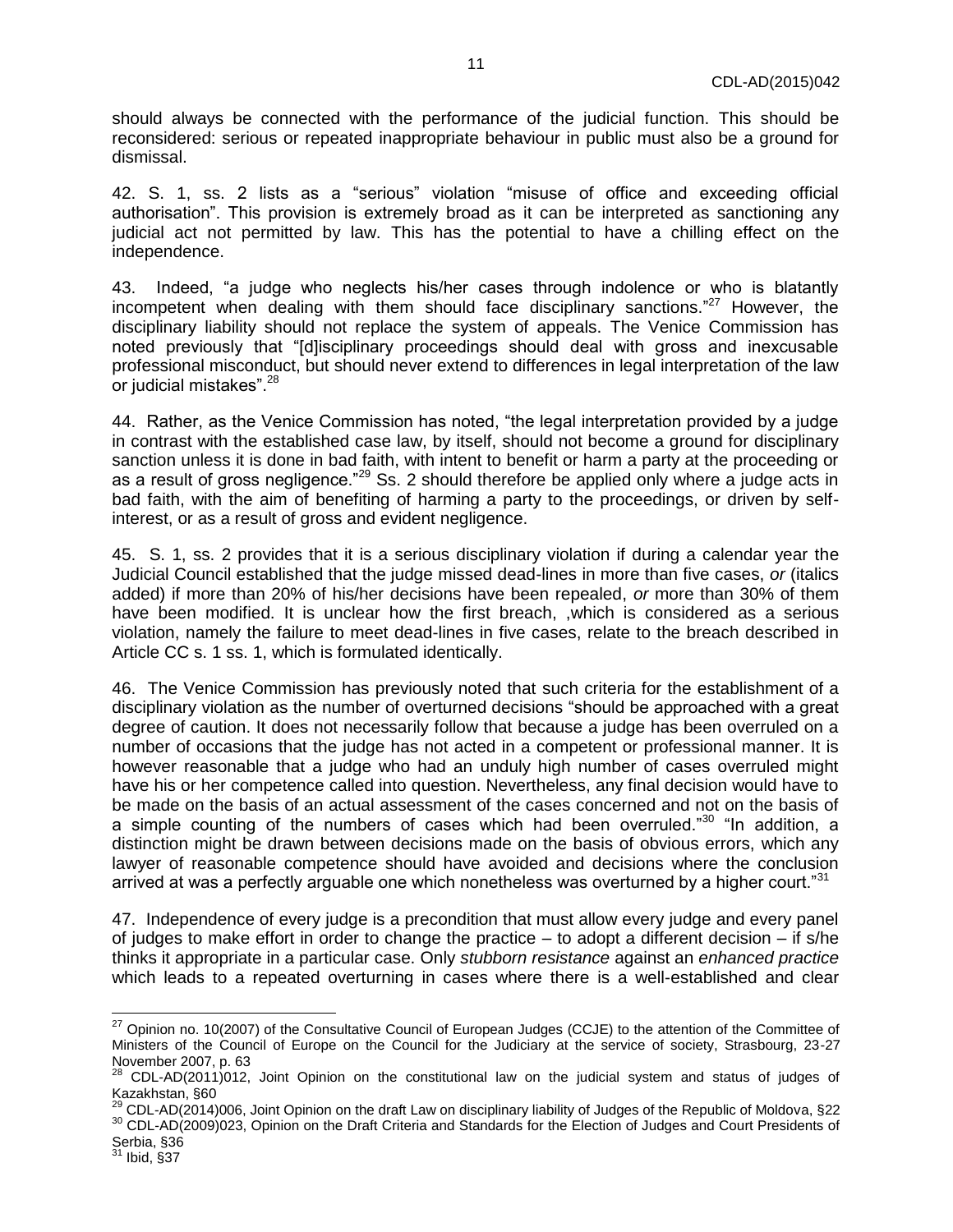case-law should probably be counted as a blatant lack of professionalism. "The threshold of reversals would need to be quite high and the rule for exceptions to be established by the Council of Judges would have to be very generous."<sup>32</sup> The same criticism may be formulated regarding violation of rights so decided by the ECtHR. Judges should follow the European jurisprudence but an erroneous decision should not necessarily result with their dismissal (see new Article CC, ss. 10, first part).

48. Furthermore, the "modification" of the lower court judgements may be relatively minor or reflect the discretionary power of the appellate court (for example, the appellate court may reduce a sentence imposed by a lower court even though the lower court acted lawfully and within the authorised limits).

49. S. 1, ss. 3 lists as a serious disciplinary violation "failure to accomplish the expected results at work for more than eight months without justifiable reasons, which is determined by the Judicial Council […] by the number of decided cases compared to the approximate number of cases that the judge needs to decide monthly determined by the decision of the Judicial Council [...]". The issues with this provision largely reflect those addressed in the comments on ss. 2 above.

50. With regard to workloads, the Venice Commission has more specifically commented that "[w]ith respect to the workload of the judge concerned, where he or she has concluded a lesser number of cases than required by the orientation norm or where criminal cases have had to be abandoned due to delays for which the judge is responsible, these are matters to be considered. It is important, once again, that the actual cases be evaluated. It cannot be ruled out that some judges may be given more difficult cases than others as a result of which their workload appears to be less than that of their colleagues".

51. S. 3 provides that it shall be a serious disciplinary violation "[i]f twice in a row his/her performance is evaluated by the Judicial Council […] with a negative mark". This provision is also reflected in Article GG, s. 1, ss. 8 in the context of disciplinary action against presidents of the courts. Again, ss. 3 of Article DD makes no provision for the allocation of cases of varying degrees of difficulty and thus has the potential to give rise to disciplinary action where a judge has failed to meet the specified workload despite performing to the standards expected of a reasonable judge.

52. The Venice Commission has noted previously that evaluation and disciplinary liability are (or should be) two very different things. "Disciplinary liability requires a disciplinary offence. A negative performance, which leads to a negative overall result of an evaluation, can also originate from other factors than a disciplinary offence. Therefore, the proposal that repeatedly low or negative overall evaluation results shall lead to the Ethics and Disciplinary Commission instigating disciplinary proceedings raises problems, because the reasons for a negative result could be other than a disciplinary offence.  $[...]$ <sup>".33</sup>

53. Another problem with the use of the "negative evaluation" criteria is that the performance evaluations in the Macedonian system include, as one of the elements which affect the final "mark" given to the judge, the very same factual situations which are regarded as disciplinary breaches. Thus, under the 2010 amendments to the Law on Judicial Council, (see Articles 111 - 112), the ratio of quashed, discontinued or amended decisions is taken into account in order to assess the performance of the judge. The evaluation also takes into account the rate of the delayed procedural actions (Article 109) and the number and type of disciplinary sanctions

 $\overline{a}$ 

 $32$  CDL-AD(2014)007, Joint Opinion of the Venice Commission and the Directorate of Human Rights (DHR) of the Directorate General of Human Rights and Rule of Law (DGI) of the Council of Europe on the Draft Law amending and supplementing the judicial code (evaluation system for judges) of Armenia, §40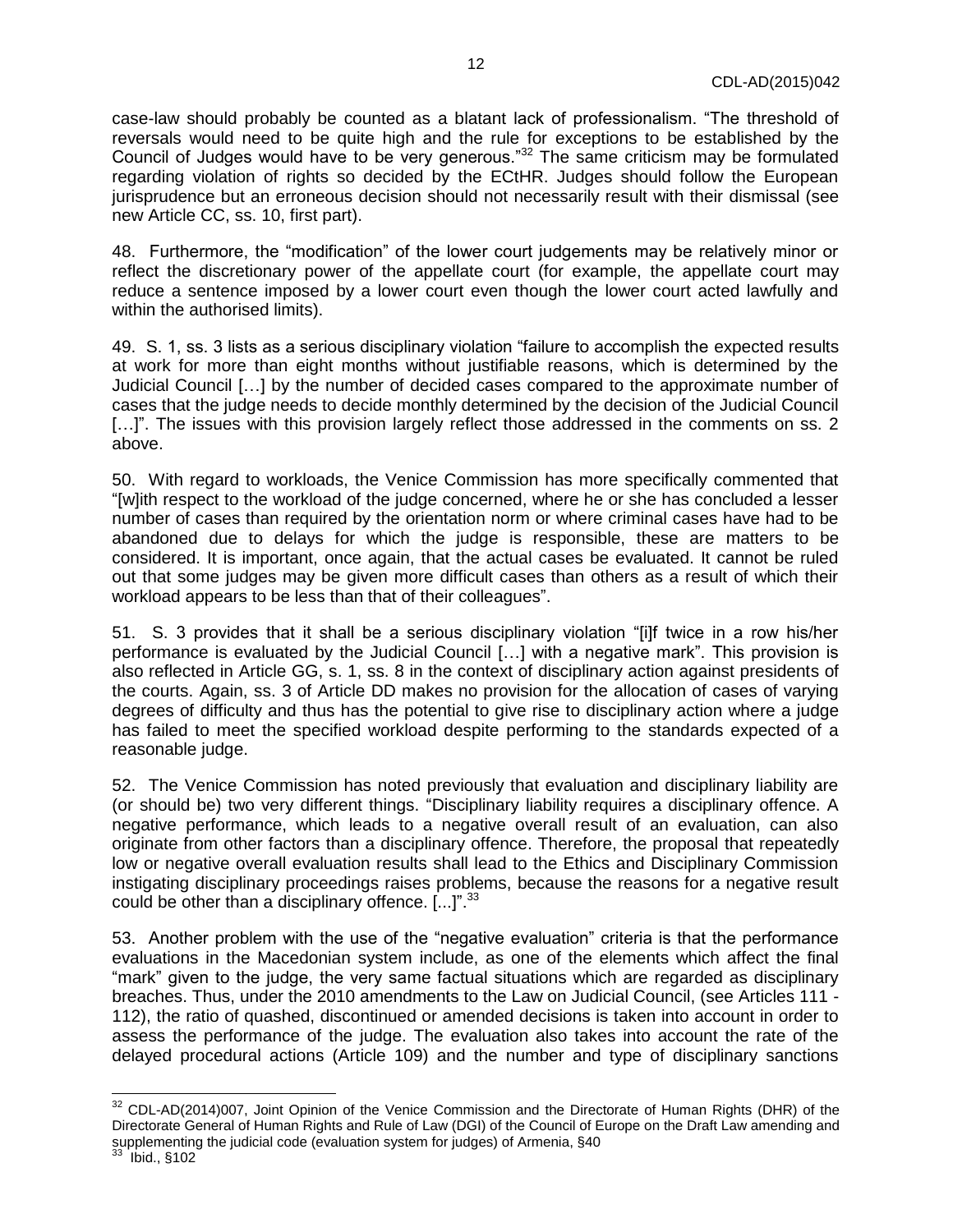imposed on the judge (Article 113). In other words, the same omission may be counted twice – as a separate disciplinary breach or as a factor affecting the overall evaluation which, in turn, may be regarded as a disciplinary breach.

54. It is therefore recommended that negative evaluations should not carry any weight in disciplinary proceedings. The problematic conduct under examination has to be such that it attracts disciplinary liability by reference to separate disciplinary criteria rather than only being found in criteria for performance evaluation. However the same conduct might be relevant for the purpose of performance evaluation and at the same time cause disciplinary liability.

55. Finally, s. 4 of Article DD provides that if the judge "commits more serious violation more than twice" it is regarded as a serious violation. Probably, it is a translation problem and this provision in fact speaks of the repetition of a "severe" violation (which is a violation of the medium degree). If this is the case, it means that the violations related to the behaviour of the judge in the private sphere may lead to his/her dismissal; however, there is still an inconsistency between this provision and the general definition of the "severe" disciplinary offence which may lead to the dismissal, which is contained in the draft Article 53 of the Law on Judicial Council.<sup>34</sup> Furthermore, the Article should specify whether it should always be a repetition of the same "severe" offence, and within which time-frame.

### *d) Article GG (offences specific to the courts' presidents)*

<span id="page-12-0"></span>56. Article GG lists grounds for initiating a disciplinary procedure against a president of a court. Most of the arguments, made in respect of Article CC, are applicable to Article GG: the formulas used by this provision are dangerously vague (for example "failure to implement work programme"), and occasionally overlapping (thus, the same omission may be characterised as a "failure to exercise the tasks of the court administration", and as "causing more severe violation of the relations in the court", whatever the latter exactly means). This Article should be reviewed accordingly.

### **3. Disciplinary sanctions**

<span id="page-12-1"></span>57. Article FF establishes a catalogue of disciplinary sanctions. In principle, "having a reasonable range of possible sanctions facilitates compliance with the principle of proportionality  $\left[\ldots\right]$ " 35 As the rapporteurs of the Venice Commission have learnt during the visit, in practice most of the disciplinary proceedings which had been initiated against the judges had ended with the judge's dismissal, while the law provided for a variety of possible less severe sanctions. It is important to have a staggered approach to the application of disciplinary sanctions; the situation where the judges are either not disciplined at all or immediately dismissed reveals a serious malfunctioning in the mechanism of accountability of judges.

58. The Venice Commission notes that under Article FF the same sanctions may be applied to the breaches of different gravity. It is unclear what the reason is behind creating a complex hierarchy of offences if the sanctions applied for them are the same.

59. Furthermore, amongst the sanctions the Draft Law mentions a temporary transfer of a judge to another court. This is most unusual – the judges are generally transferred from one court to another to support the normal functioning of the latter, i.e. as an organisational

 $34$  Which reads as follows: "A judge shall be dismissed from his/her judicial function due to committed disciplinary violation stipulated by law, making him unworthy to perform the judicial function *and due to unprofessional and negligent performance of the judicial function* [italics added] upon conducted disciplinary proceedings".

 $35$  CDL-AD(2014)006, Joint opinion of the Venice Commission and the Directorate of Human Rights (DHR) of the Directorate General of Human Rights and Rule of Law of the Council of Europe, and of the OSCE Office for Democratic Institutions and Human Rights (OSCE/ODIHR) on the draft law on disciplinary liability of judges of the Republic of Moldova, §§37-38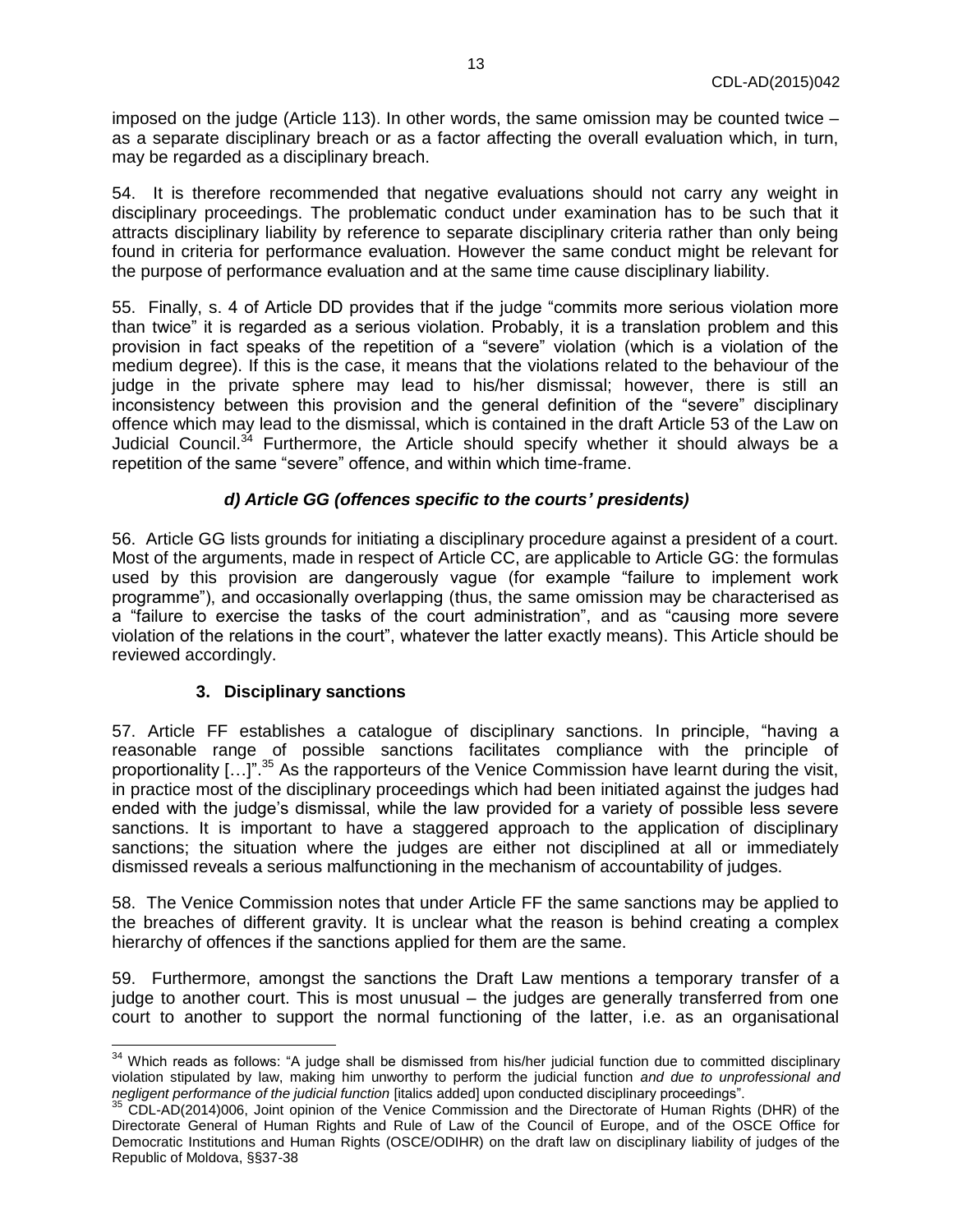measure<sup>36</sup> and not as a punishment. In addition, transferring a judge even for a short period of time is a very costly option, as the judge concerned should be given appropriate housing and otherwise compensated for the drastic change of his lifestyle. In absence of such compensations a transfer may be a much more serious measure than, for instance, a reduction of salary. And, paradoxically, shorter the period of transfer is, the more serious the consequences for the judge and his family are (contrary to the logic of the Article which puts the upper limit of the duration of the transfer which implies the opposite approach). Hence, it is recommended not to use transfer as a disciplinary sanction.

#### <span id="page-13-0"></span>**C. Disciplinary bodies and procedures (the Law on the Judicial Council and the Law the Council for Determination of Facts)**

60. This chapter deals mainly with appointment, composition, and competencies of the collegial bodies provided for in the three Laws. They are the Judicial Council, the Appeal Council (provided by Article 96 of the Law on the Judicial Council), and the Council for Determination of Facts (the CDF, created in the 2015 by the Law of the same name).

#### **1. The composition of the Judicial Council**

<span id="page-13-1"></span>61. The Venice Commission deems judicial councils as appropriate instruments for protection of judges' independence while ensuring their accountability. It stated that such councils have the advantage of being able to provide valuable expert input in the appointment/disciplining of judges and thus to shield them at least to some extent from political influence. However, there is no common principle or legally binding rule in Europe to and how to set up such councils: hence, the below recommendations are based on the "best practices" and soft-law instruments<sup>37</sup> rather than on the hard law.

62. First of all, the Venice Commission draws the attention of the authorities to its 2014 opinion on the draft amendments to the Macedonian Constitution.<sup>38</sup> In this opinion the Venice Commission suggested changing a balance between judicial and lay members of the Judicial Council in favour of the latter (i.e. essentially to reduce the number of the judicial members), and supported the idea of removing the Minister of Justice and the President of the Supreme Court from the composition of the Council as *ex officio* members.<sup>39</sup>

63. Article 6 of the Law on Judicial Council provides that three members are elected by the Parliament with the mechanism of a double majority (absolute majority of the members of the Parliament along with the majority of the representatives of the non-majority communities) and two members are nominated by the President of the Republic (one must be representative of the non-majority communities minority) and then elected by the Parliament. With regard to the election of five lay members, the Venice Commission reiterates its previous recommendation that they should be elected by the two/thirds majority of the Parliament. Furthermore, in the

 $36$  See in this respect Article 39 of the Law of Court which provides that, as a general rule, transfer is not allowed without the consent of the judge involved, and that such transfers are "exceptionally" permitted to help another court with dealing with its backlog etc.

 $37$  Such as, for example, the UN Basic Principles on the Independence of the Judiciary (endorsed by the UN General Assembly resolutions 40/32 of 29 November 1985 and 40/146 of 13 December 1985), Recommendation CM/Rec(2010)12 of the Committee of Ministers to member states on judges: independence, efficiency and responsibilities (para 3-7, 11, 22), Venice Commission Report on the Independence of the Judicial System Part I: The Independence of Judges (CDL-AD(2010)004).

 $38$  CDL-AD(2014)026, Opinion on the seven amendments to the Constitution of "the former Yugoslav Republic of Macedonia" concerning, in particular, the judicial Council, the competence of the Constitutional Court and special financial zones, §§53 et seq.

<sup>&</sup>lt;sup>39</sup> In addition, apart from the recommendation to ensure a right balance between the judicial members and the lay members, the Venice Commission observes that fifteen members are probably too many for a judiciary of about 600 judges and a country of slightly over two million people.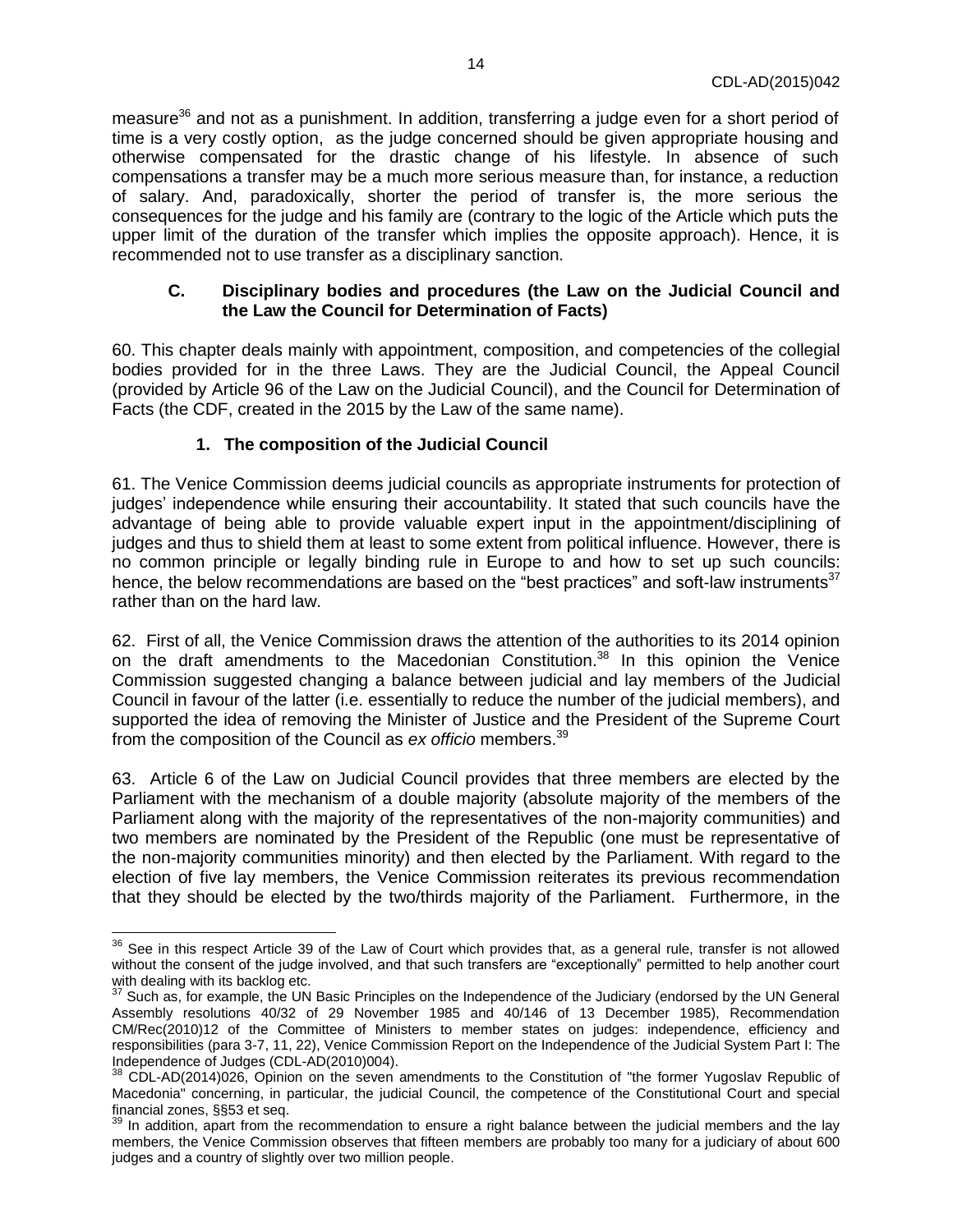current constitutional design, as regards the two members nominated by the President, the Law is not very clear as to whether they also should be elected by a double majority and "from the total number" of MPs. The current law might specify whether the two lay members nominated by the President are elected by the Parliament with the same majority provided for three other lay members.

64. Article 26 of the Law on the Judicial Council provides that the lay members are elected by the Parliament from among university professors of law, attorneys and "other eminent lawyers". The wording does not exclude that in the last category be comprised judges, as it has already been the case with the previous compositions of the Judicial Council. Paradoxically, many of the lay members of the Judicial Council could be in fact judges, with the exception of the Minister of Justice, who is a member *ex officio*. The Venice Commission recommends providing that the lay members of the Judicial Council cannot belong to the judiciary, as already stated in §§75-76 of the 2014 Opinion.

65. Article 6, s. 1, ss. 1 of the Law on the Judicial Council provides that the president of the Supreme Court shall be an *ex officio* member of the Judicial Council, along with the Minister for Justice, the latter participating in the work of the Council without the right to vote.<sup>40</sup> By contrast, the President of the Supreme Court would appear to have full voting rights. This could lead to a situation where the President of the Supreme Court, as a member the Judicial Council, adjudicates on alleged disciplinary violations of judges within his or her own court. The Venice Commission notes that until 2015 under Article 78 the President had the power to initiate the disciplinary proceedings against the judges. That meant that the President was occasionally playing a double role of an "accuser" and a "judge" in the proceedings before the Judicial Council. The problem of conflict of interests was to a certain extent addressed in the Draft Amendments which give the exclusive power to initiate disciplinary proceedings to the CDF. However, Article 32 of the Law on the CDF provides that the CDF may act on the basis of "written submissions" introduced *inter alia* by the presidents of the courts. Hence, the President of the Supreme Court may still find him/herself in a situation of a conflict of interest if s/he examines, as a voting member of the Judicial Council, a case which s/he had earlier brought to the attention of the CDF.

66. Article 8 of the Law on the Judicial Council provides that the President of the Council is elected from among the members of the Judicial Council with the absolute majority and that the Minister of Justice and the President of the Supreme Court cannot be elected President and Deputy President. The provision is welcome. In addition, as the Venice Commission repeatedly recommended, $41$  the President should be elected from among the lay members with the  $2/3$ majority of all the members,<sup>42</sup> in order to give the JC more democratic legitimation and credibility before the public and to remove the impression of a corporatist management of the judiciary. The recommendation is of particular relevance in the contest of the Macedonian Judicial Council in its current formation, characterized by a strong majority of members belonging to the judiciary.<sup>43</sup>

 $\overline{a}$ 

 $^{40}$  See the 2014 Opinion on the seven amendments to the Constitution, cited above.

<sup>41</sup> CDL-AD(2007)028, Report on Judicial Appointments by the Venice Commission, §35

<sup>42</sup> CDL-AD(2012)024, Opinion on two Sets of draft Amendments to the Constitutional Provisions relating to the Judiciary of Montenegro, §22

<sup>&</sup>lt;sup>43</sup> During the consultations in Skopje some of the Macedonian judges expressed discontent that due to the professionalization of the office of member of the Judicial Council, after being elected members of the Judicial Council they become more reflective of the executive branch of power. In principle, there is no strict rule in this respect, and, indeed, a Judicial Council should not necessarily be a full-time body. Although the "permanent" status of members of the Judicial Council may be seen as an additional guarantee of their independence, it may also have the opposite effect: "judicial" members of the Judicial Council will not anymore feel themselves as a part of the judiciary and will act more in line with the more political wing of the Council represented by the lay members.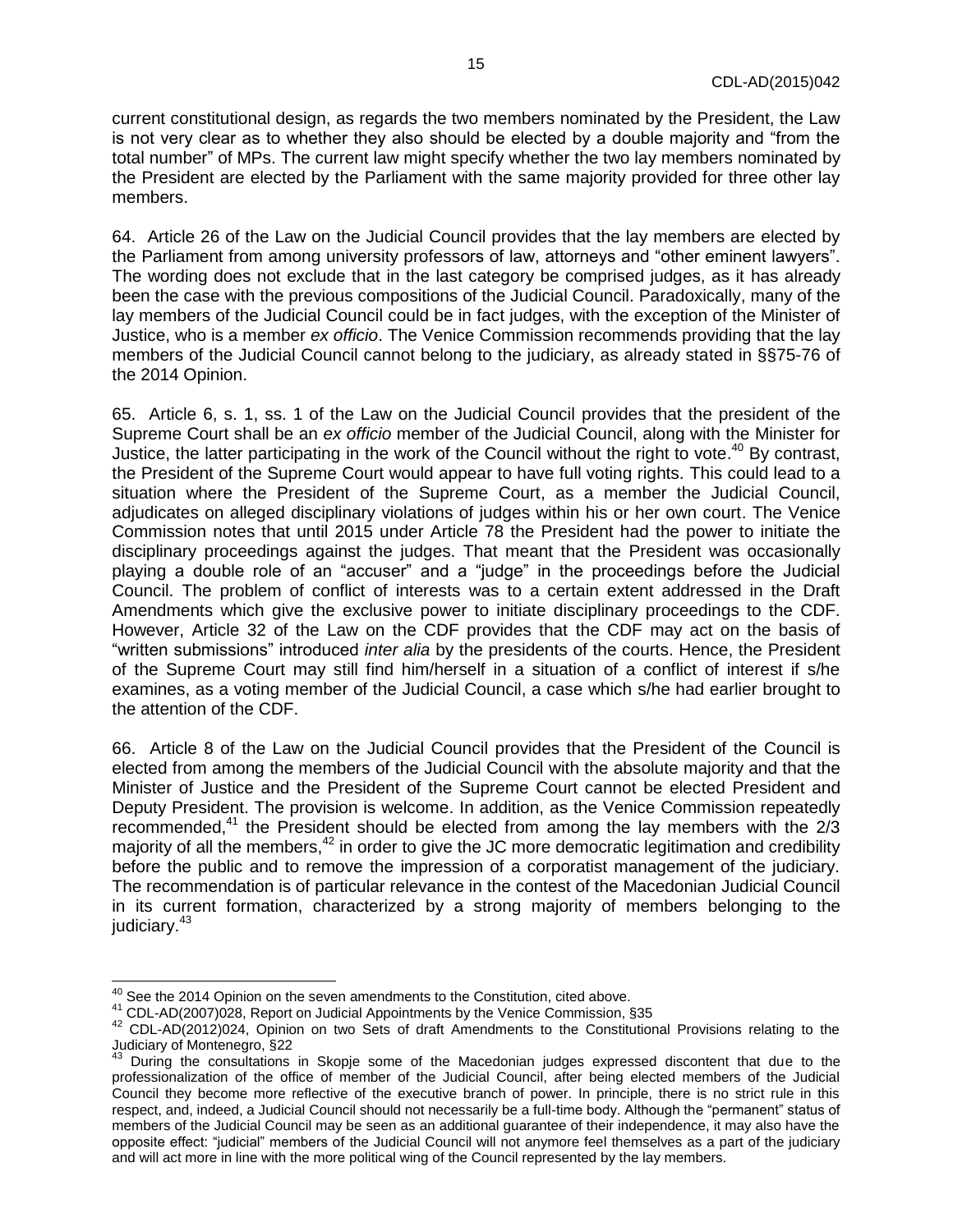## **2. The Council for Determination of Facts (the CDF)**

## *a) The reason behind the creation of the CDF*

<span id="page-15-1"></span><span id="page-15-0"></span>67. Setting up of a new institution, even a judicial council, does not grant automatically a better administration of the judiciary. In the Republic regulations on the Judicial Council *per se* were an important step towards an independent and efficient judiciary, but its composition and the rules of proceeding were not properly achieving this goal. Neither is the new Council for Determination of Facts (the CDF) itself a guarantee of a better administration of the judiciary.

68. Before the 2015 Law on the CDF, the initiative for dismissal of judges was up to any member of the Judicial Council, the president of the court where the judge concerned worked, the president of the higher court,<sup>44</sup> or the general session of the Supreme Court (see Articles  $54$ and 78 of the Law on the Judicial Council amended in 2015). In the previously existing system a Commission, composed by five members of the Judicial Council, was entrusted with examining the admissibility of the initiative and submitting a proposal to the Plenary of the Judicial Council for a decision. If the Judicial Council agreed to continue the proceedings against the judge, the Commission would hold a hearing involving the judge concerned, examine evidence and make a final proposal to the plenary Judicial Council, which had the ultimate power to dismiss the judge. The Plenary included all five members of the Commission.

69. The law then in force did not exclude participation in the final decision of one or more judges who had acted in the previous steps of the proceeding as accusers and investigators. This situation raised concern in the 2013 GRECO Evaluation Report. In particular, GRECO recommended that "with due regard to the principle of judicial independence, the authority to initiate proceeding and to investigate be separated from the authority to decide on sanctions".

70. Moreover, on 30 April 2015 the European Court of Human Rights issued a judgment in relation to one of the applications made by dismissed Macedonian judges,<sup>45</sup> The Court found a violation of Article 6 § 1 in that the Judicial Council was "not an independent and impartial tribunal" because the member of the Judicial Council who had initiated the procedure (the President of the Supreme Court) had also voted on the dismissal decision of the Judicial Council, thus acting as both "prosecutor and judge" in the case.

71. In February 2015 the Law on the Council for Determination of the Facts was adopted. This law created a new body responsible for the initiation of the disciplinary proceedings before the Judicial Council and for the preliminary investigation of disciplinary cases. The Law on the Judicial Council was also amended and to a certain extent simplified, since the cases received from the CDF were henceforth examined immediately by the Plenary Judicial Council, without the involvement of the five-member Commission, which ceased to exist. The Venice Commission draws attention to the circumstances surrounding the election of the current composition of the CDF in 2015. The elections were organized by the Judicial Council; approximately six hundred Macedonian judges participated in the elections by voting for candidates in different categories. However, about two hundred ballots cast by Macedonian judges<sup>46</sup> were eventually declared invalid. This situation is very worrying; it implies that the

 $44$  For example, the President of the Supreme Court, if the case concerned a judge of the Court of Appeal.

<sup>45</sup> ECtHR, *Mitrinovski v. the Former Yugoslav Republic of Macedonia*, no. 6899/12, §§40 – 46

 $46$  The exact figure is disputed; members of the Judicial Council referred to about 160 bulletins being declared invalid, but this figure is still very high.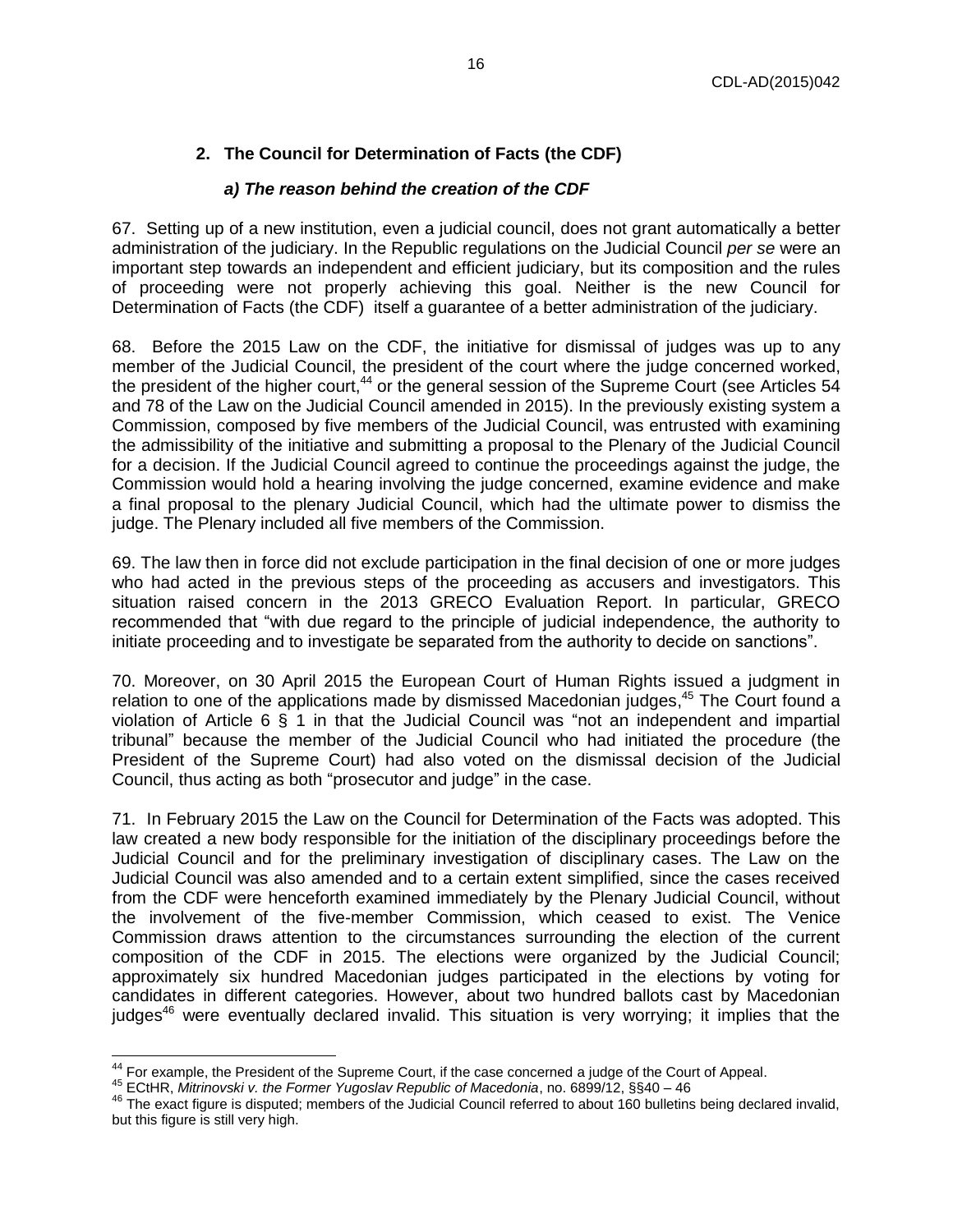elections procedure might be in some respects ill-conceived, or at least was perceived as such by the judges.

72. During the meetings in Skopje the Macedonian authorities explained the need for the creation of the CDF by the risk of the conflict of interests, inherent to the existing system. In support they referred to the *Mitrinovski* judgment (which, in fact, was adopted after the enactment of the 2015 Law on the CDF), and to the 2013 GRECO report.

73. The Venice Commission agrees that "a mixture of different powers in one hand, in particular, the power to initiate the proceedings and the power to adjudicate [...] risks leading to problems [...]."<sup>47</sup> Indeed, a person or a body initiating a disciplinary procedure as an "accuser" should not then take part in the determination of charges in the capacity of a "judge". That being said, this does not require the creation of a separate institution; a clear division of functions within the same body would suffice to address the concerns raised by the ECtHR. Most probably, there would be no violation in the *Mitrinovski* case if the law provided for an obligation of the President of the Supreme Court to withdraw from the examination of the case by the Judicial Council due to his previous involvement in this case in the capacity of an "accuser". The same concerns the 2013 report by GRECO – nothing in it reads as requiring the creation of a *separate body* entrusted with the exclusive power to initiate disciplinary and dismissal procedures.

74. The Venice Commission furthermore observes that the creation of a separate full-time body of such kind is an onerous endeavour even for a big State: for such an institution to be efficient it should be adequately staffed and funded.<sup>48</sup> The Venice Commission stresses that from 2012 onwards the number of initiated dismissal procedures in the Republic has actually decreased dramatically compared with the previous years (only one procedure was initiated in 2012, four in 2013 and one in 2014). Against this background, the need for the creation of a new full-time body is far from being evident.

### *b) Composition of the CDF*

<span id="page-16-0"></span>75. Article 6 of the Law on the CDF provides that the Council is composed of 9 members, with a four years' mandate: three retired judges (one from non-majority communities), three retired public prosecutors (one from non-majority communities), two retired professors of the faculties of law (one from non-majority communities), and one retired lawyer. The President and the Deputy President are elected from among the members of the Council. All nine members are elected by the judges (Article 16).

76. In the opinion of the Venice Commission, the method of appointment of the members of the CDF does not ensure the democratic legitimation of this body. Article 32 of the Law on the CDF provides that all members of the Council (including the lay members) are elected by the judges, giving the impression that disciplinary responsibility is an issue to be decided solely by the appointees of the judicial corporation. This removes the very important "democratic element", which is, by contrast, present in the Judicial Council where at least some members are elected by the Parliament.<sup>49</sup>

 $47$  CDL-AD(2014)032, Joint Opinion of the Venice Commission and the Directorate of Human Rights (DHR) of the Directorate General of Human Rights and the Rule of Law (DGI) of the Council of Europe, on the draft Law on making changes to the Law on disciplinary Liability and disciplinary Proceedings of Judges of General Courts of Georgia, §16 The Venice Commission notes in this respect that under Article 31 of the Law on the CDF the salaries of the members of the CDF "shall be adequate to the salary of the members of the Judicial Council".

<sup>&</sup>lt;sup>49</sup> See the Venice Commission opinion about the balance between judicial and lay members of the Judicial Council in the 2014 Opinion on the Seven Amendments to the Macedonian Constitution, CDL-AD(2014)026, cited above.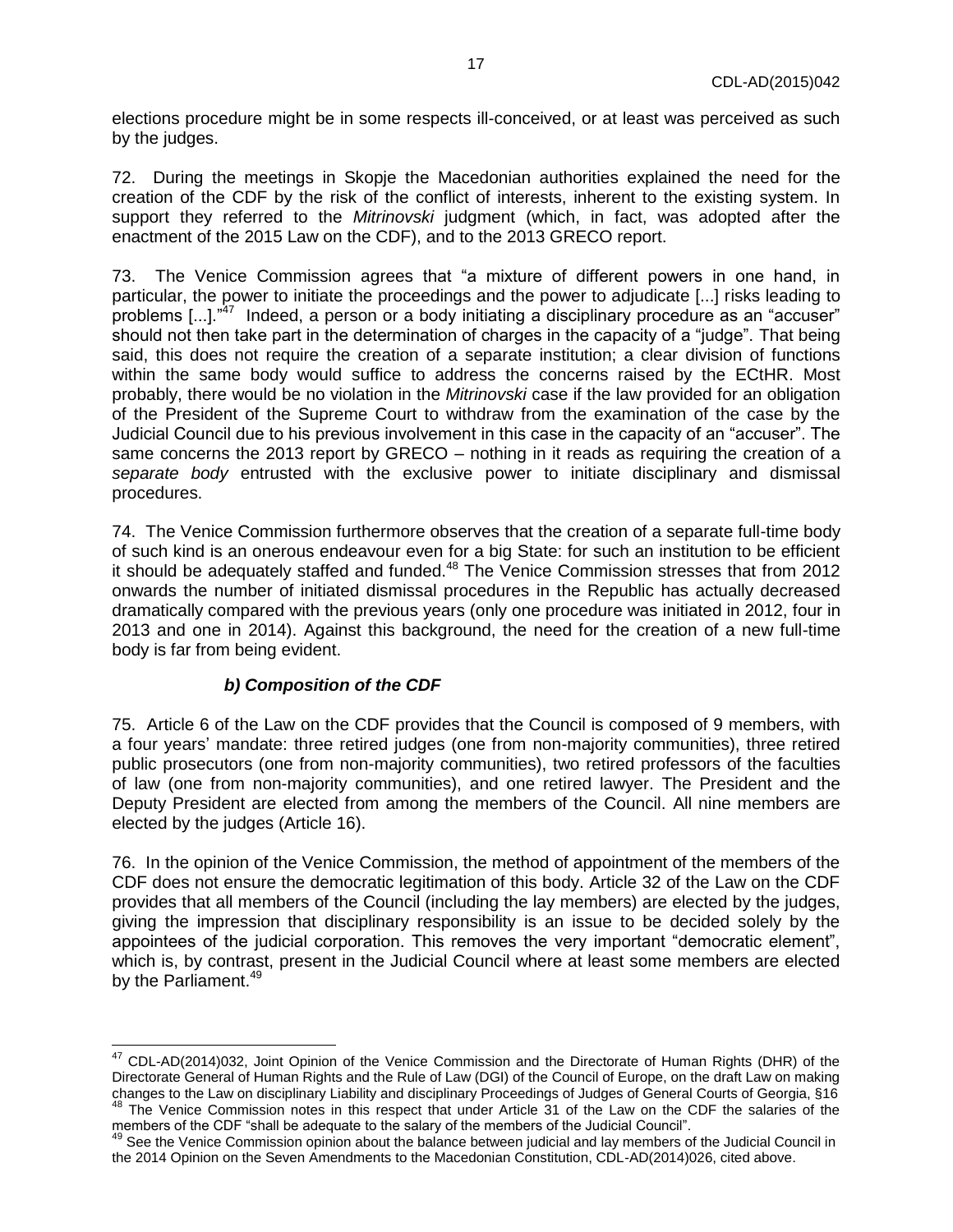77. The Venice Commission recalls its position in the Opinion on the draft law on the High Judicial and Prosecutorial Council (HJPC) of Bosnia and Herzegovina, where the Commission stressed that it is important to have "a balance between the need to protect the independence of the HJPC and the interest in ensuring its public control and in preventing corporatist management".<sup>50</sup> While in that opinion it was recommended that a *majority* of the HJPC members should be elected by the judiciary, the Venice Commission has never been in favor of systems where *all* members of the body were elected by the judges. Given that now the CDF has obtained very important powers in the sphere of the judges' discipline, it is recommended that a significant proportion of its members are appointed by democratically elected bodies, most preferably by the Parliament with a qualified majority of votes.<sup>51</sup> The latter solution would increase democratic accountability of the judiciary while providing sufficient protection against domination of this body by political appointees.

78. That being said, a better solution would be to abrogate the Law on the CDF altogether and to return the power to initiate disciplinary proceedings to the members of the Judicial Council (or a special body within the Judicial Council), providing, at the same time, that members who were involved at the initial stage of the disciplinary proceedings as "accusers" or "investigators" do not participate in the adjudication of disciplinary cases as "judges".<sup>52</sup> Many other Judicial Councils, for example in Bosnia and Herzegovina and Kosovo, adopted a solution where within the framework of the Judicial Councils there exist disciplinary commissions whose task is to determine facts in disciplinary proceedings against judges.<sup>53</sup> (See also the comment in § 12 above).

79. In addition, there seems to be no reason why initiating the disciplinary proceeding should be entrusted to a body fully composed of *retired* legal professionals. The Venice Commission notes that the law on CDF does not set any upper age-limit for the candidates. While the professional involvement of retired persons may be quite useful in certain situations, the permanent character of the CDF speaks against this solution in the case at hand.

### <span id="page-17-0"></span>**3. Disciplinary procedures**

#### *a) Investigation by the CDF and decision by the Judicial Council*

<span id="page-17-1"></span>80. The 2015 Draft Amendments remove the two parallel procedures which, under the current laws, may lead to the dismissal of the judge. Thus, Articles 75 et seq. of the Law on the Judicial Council (governing the "procedure for establishing unprofessional and unethical performance of the judicial function") are removed; there is to be only one procedure ("disciplinary procedure" described in Article 53 onwards) in which the judge's liability may be invoked. This development is welcome.

81. As from 2015, any disciplinary procedure should start in the CDF. Article 32 of the Law on the CDF establishes that it is competent to act "upon all written complaints submitted by citizens, legal entities, presidents of courts on the work of judges or presidents of courts, as well as for the delay of court procedures, and upon rumours or upon other obtained information for the work on judges". It is most unusual for a disciplinary body to act on the basis of "rumours" or "other obtained information". Disciplinary proceedings should be started based on factual

 $\overline{a}$ <sup>50</sup> CDL-AD(2014)008, §30

 $51$  An anti-deadlock mechanism may be required in the case the necessary majority may be reached.

<sup>52</sup> See CDL-AD(2010)026, Joint opinion on the law on the judicial system and the status of judges of Ukraine by the Venice Commission and the Directorate of Co-operation within the Directorate General of Human Rights and Legal Affairs of the Council of Europe, §74

 $53$  See also, as a possible model, suggestions of the Venice Commission in CDL-AD(2011)010, Opinion on the draft amendments to the Constitution of Montenegro, as well as on the draft amendments to the law on courts, the law on the state prosecutor's office and the law on the judicial council of Montenegro, § 42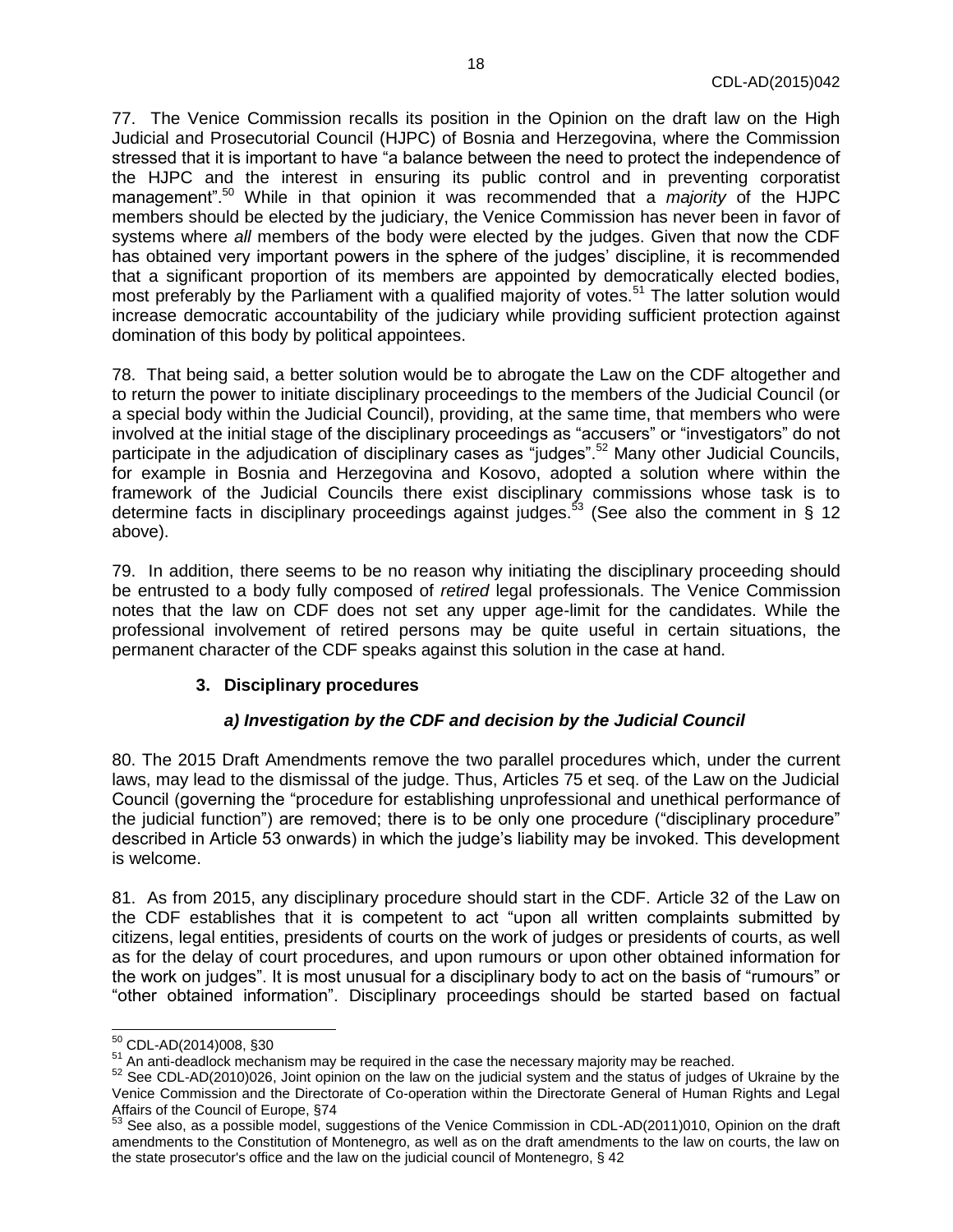grounds what requires reliable sources, and the decision to open a case should mention the verifiable factual background which led to the opening of the proceedings.

82. The disciplinary procedure before the CDF is very complicated and tortuous. A rapporteur appointed by the CDF from among its members decides about the admissibility of the request and submits the request to the full CDF. If the CDF accepts the request as admissible, it appoints a four-member Commission for investigating the case, submitting the materials of the case to the accused judge, and summoning the judge to a hearing. Following the hearing the Commission prepares and submits a report to the full CDF, which either submits a request to the Judicial Council for initiating the disciplinary procedure, or rejects the initiative and thus closes the case.

83. Under the Law on the CDF the procedure before this body has nearly all the features of a formalised judicial procedure: public sessions (Article 34)<sup>54</sup>, existence of the officially published Rules of Procedure (Article 38), admissibility deliberations (Article 40), establishment of the Commission with investigative powers (Article 40)<sup>55</sup>, investigation (Article 42), adversarial hearing before the Commission involving the "accused" (Article 43), minutes of the hearing (Article 46), formal report of the Commission (Article 47), a formal decision by the Plenary CDF (article 49). 56

84. In view of the above, is unclear what is left to the Judicial Council. Indeed, Article 63 of the Law on the Judicial Council still provides for a full hearing before this body, and without the involvement of the Judicial Council a judge cannot be held liable or dismissed. However, the Judicial Council cannot intervene until the CDF decided that there is a case to answer. The CDF in fact may dismiss the case as ill-founded, i.e. it obtained a very important power which before only the Judicial Council had. The very name of this newly created body implies that it plays essential, if not exclusive, role in the establishment of facts of the case. Hence, there is a risk that in practice the real decision-making power will now belong to the CDF, while the Judicial Council will play a role of an appellate panel at the best.<sup>57</sup>

85. Be it as it may, it is quite unusual that the preliminary examination of a complaint about the judge's alleged misbehaviour takes the form of a full-blown judicial process. Indeed, certain rules should apply at this stage as well (for example, the judge concerned should be notified without unnecessary delay about the opening of the investigation). However, the "judicialisation" of this phase seems to be absolutely unnecessary, unless this phase is supposed to become the most important part of the disciplinary process.

86. In sum, there is a risk that the CDF will *de facto* replace the Judicial Council in the matters of the judges' discipline, which raises a question of compatibility of the new institutional design with the current Article 105 of the Macedonian Constitution which entrusts the Judicial Council, and nobody else, with the power to "decide on the disciplinary accountability of judges". It may also be quite dangerous for the judges' accountability given the very "corporatist" composition of the CDF itself. Therefore, the Venice Commission reiterates its proposal to abrogate the law on

 $\overline{a}$ 

 $54$  Although it is not clear how this general principles that the sessions of the CDF should be public is compatible with the provision of Article 39 which provide for confidentiality in the disciplinary proceedings.

<sup>55</sup> The English translation of this article mentions appointment of "the president and the chairman of the Commission". Probably, it is a translation error and the original text speaks of the President and Vice-President.

 $56$  From the text of the Law on the CDF it is unclear whether there should be a hearing before the Plenary CDF, in addition to a hearing before the CDF.

The Venice Commission observes that the eligibility criteria for the members of the CDF (see Article 6 of the Law on the CDF) and members of the Judicial Council (Article 11 of the Law) are very similar; however, since the members of the CDF are retired professionals chances are that they would be more senior in professional terms as well; it is an additional factor which increases the weight of the CFD in the decision-making process, since it would be very difficult for the Judicial Council not to agree with the opinion of the group of their more seniour colleagues.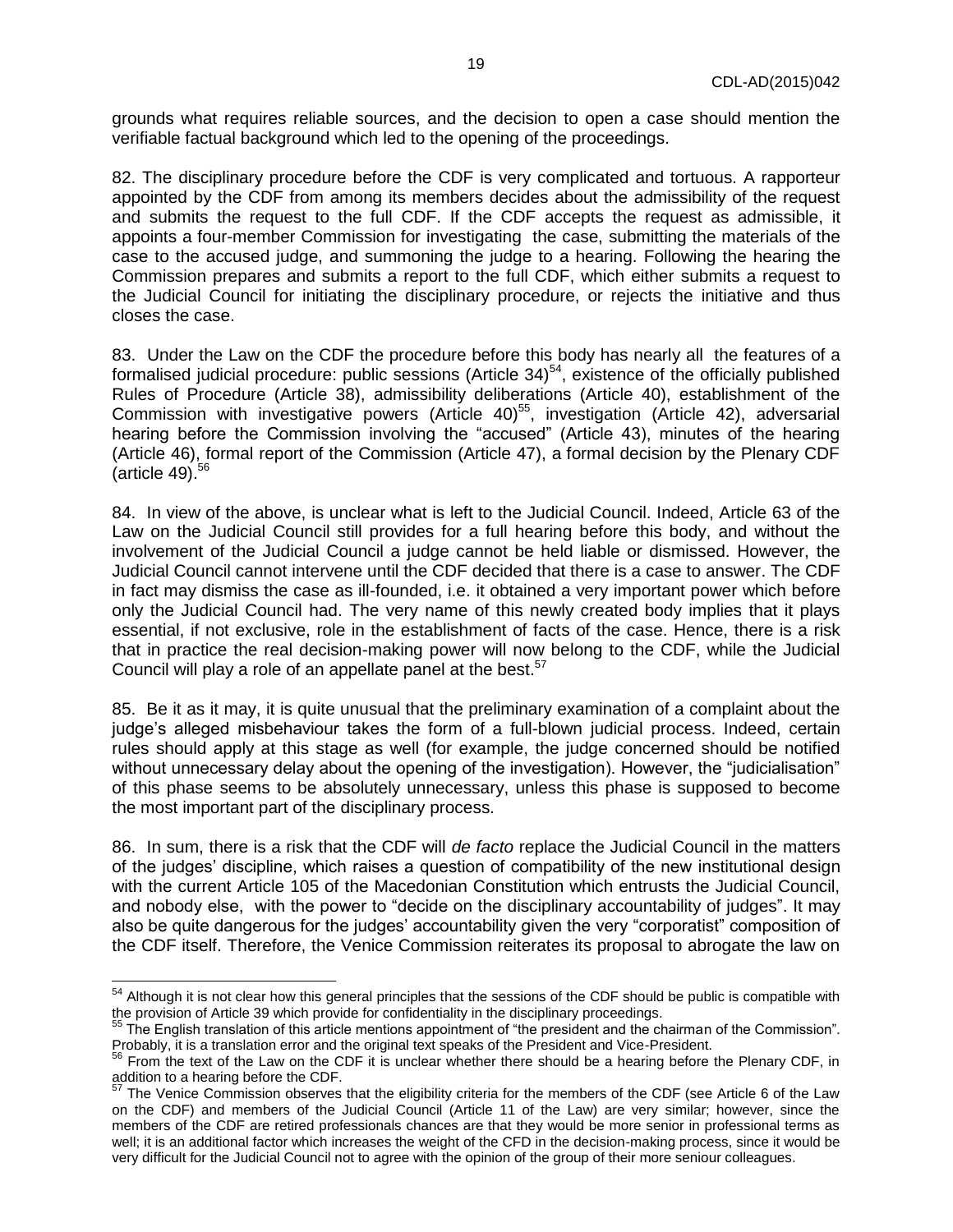the CDF and return to the previous system of initiation of the disciplinary proceedings, while adding rules preventing possible conflicts of interest.

87. The Venice Commission will now turn to more technical details concerning the procedures before the CDF and the Judicial Council.

88. Article 54 § 1 of the Law on the Judicial Council is not clear as to whether the disciplinary procedure is to be initiated by any individual member of the CDF or only by the CDF as whole.

89. Article 54 § 2 of the Law on the Judicial Council states that "[d]isciplinary action [which?] is urgent and confidential, shall be run without the presence of the public and by respecting the dignity and reputation of the judge, taking into consideration the protection of personal data of the judge according to the regulations on protection of personal data." However, under § 3 the judge concerned may request an open hearing on his case, which should be decided ultimately by the Council. It thus appears that Article 52 establishes a presumption in favour of the examination of disciplinary cases behind closed doors.

90. The Venice Commission observes that the UN Basic Principles on the Independence of the Judiciary,<sup>58</sup> stipulate that "the examination of the [disciplinary cases against a judge] *at its initial stage* [italics added] shall be kept confidential, unless otherwise requested by the judge." Examination of the case by the Judicial Council in the current system, especially after the creation of the CDF, is not the "initial stage" of the proceedings. It is recommended thus to reverse the presumption in line with the Venice Commission's previous recommendations that "sessions, as a general rule, be held in public and be held in camera only exceptionally, at the request of the judge and in the circumstances prescribed by law."<sup>59</sup> "[P]ublicity should also be the guiding principle for later stages of disciplinary proceedings."<sup>60</sup> By contrast, the examination of the case by the CDF may (and even should) take place behind the closed doors, at least as a general rule (as rightly indicated in Article 39 of the Law on the CDF).<sup>61</sup>

91. Furthermore, Article 54 § 2 allows considerable scope for deciding not to hold disciplinary proceedings in public on the basis of urgency or confidentiality, or in order to respect the "dignity and reputation of the judge". Indeed, it could be argued that such considerations apply in every disciplinary hearing. The interest of the public being properly informed about the developments of the disciplinary proceedings in many cases shall outweigh the private interest of the judge to keep certain details confidential. The law must make clear that the "privacy interest" of a judge does not have precedence in all circumstances, and that the Judicial Council will conduct a balancing exercise when deciding on the request of a judge to have a closed hearing.

92. The title of the Chapter starting with Article 56 is "Disciplinary Commission". However, it is understood that after the creation of the CDF references to such Commission were removed from the text of the relevant provisions. Therefore, the reference to the Commission should be removed from the title of the Chapter as well.

93. Article 61 of the Law on the Judicial Council provides that a judge shall be informed of the decision of the Judicial Council following a preliminary investigation and a decision to initiate disciplinary proceedings. However, no specific provision is made for informing the judge

 $^{58}$  Endorsed by the UN General Assembly resolutions 40/32 of 29 November 1985 and 40/146 of 13 December 1985

<sup>59</sup> CDL-AD(2014)032, Joint Opinion of the Venice Commission and the Directorate of Human Rights (DHR) of the Directorate of Human Rights and the Rule of Law (DGI) of the Council of Europe, on the draft Law on making changes to the Law on disciplinary Liability and disciplinary Proceedings of Judges of General Courts of Georgia, §26  $60$  Ibid

<sup>&</sup>lt;sup>61</sup> Indeed, those recommendations stand as long as the current system, involving a special procedure before the CDF, remains in force.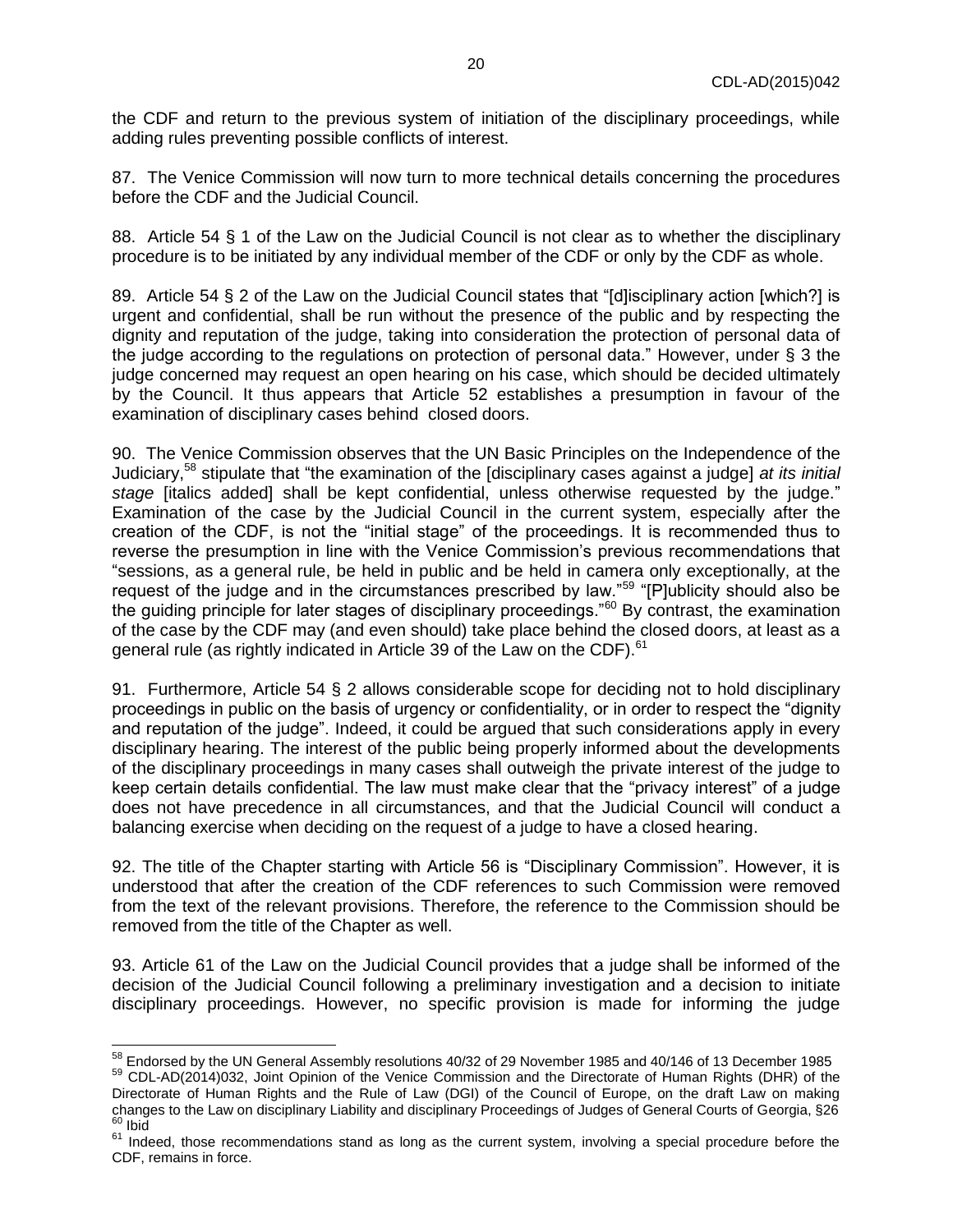concerned of the existence of a preliminary investigation, especially if it is closed at the very early stage. For the Venice Commission, the law should "enable the judge to be informed of the investigation as early as the preliminary investigation stage to allow him/her to benefit from his/her right to counsel in early stages."<sup>62</sup> This may be problematic, particularly given the relatively short period of fifteen days between a decision to initiate disciplinary proceedings and the schedule of the disciplinary hearing before the Judicial Council.

94. Article 64 § 1 provides that "[t]he claimant and the judge shall be invited [to] the hearing, and the obtained evidence shall be submitted to them by [the CDF]". The Venice Commission has recognised that the complainant "may have a legitimate interest in participating to the proceedings, in particular where his/her rights are infringed as a result of judge's misconduct. The input of the complainant may also serve to shed light on the concrete circumstances of a given case."<sup>63</sup> However, the Venice Commission has "also recommended that clear criteria be provided […] on the basis of which the [disciplinary body] can decide whether the hearing of the complainant is necessary in a given case."<sup>64</sup> Such provisions "should also indicate unambiguously whether the complainant may be invited to the hearings before the [disciplinary body] as an exception to the principle of confidentiality and under which conditions."<sup>65</sup> It is recommended that such criteria be included in Article 64 § 1.

### *b) Appeals Council*

<span id="page-20-0"></span>95. The judge dismissed by a decision of the Judicial Council has the right to appeal against that decision before a second-instance body, called "the Council for deciding on appeals by the Judicial Council" (Appeals Council) and established under Article 96 of the Law on the Judicial Council.

96. It is not entirely clear how the members of the Appeals Council are selected. It appears that the Appeals Council is formed within the Supreme Court on an *ad hoc* basis in each case separately and composed of nine judges, of whom three were to be Supreme Court judges, four Appeal Court judges and two judges of the court to which the applicant belonged. In the opinion of the Venice Commission, it is very important that the composition of the appellate judicial body be predetermined by law. Normally the disciplinary decisions should be reviewed by a judicial impartial body (Supreme Court of Cassation, Supreme Administrative Court, United Civil Panels of the Court of Cassation etc.), which decides with all the guarantees of the judicial proceeding. Hence, entrusting the power to a permanent court of law (instead of an *ad hoc* body) would probably be a preferable solution in this case. $66$ 

97. Next, although the President of the Supreme Court does not sit personally on the Appeals Council, it is unclear what role the President plays in defining the composition of this body. Such a system creates a possibility for a conflict of interests – for example, if the President of the Supreme Court took the initiative to initiate proceedings before the CDF (see Article 32 of the Law on the CDF).

 $62$  CDL-AD(2014)032, Joint Opinion of the Venice Commission and the Directorate of Human Rights (DHR) of the Directorate of Human Rights and the Rule of Law (DGI) of the Council of Europe, on the draft Law on making changes to the Law on disciplinary Liability and disciplinary Proceedings of Judges of General Courts of Georgia, §50  $63$  Ibid, §47

 $64$  Ibid.,  $\S 48$ 

 $65$  Ibid

<sup>&</sup>lt;sup>66</sup> The Venice Commission observes that under the 2014 constitutional amendments it was proposed that the Constitutional Court would hear appeals lodged against a decision of the Judicial Council on the dismissal and other disciplinary sanctions pronounced against a judge. The Venice Commission concluded as follows (§95): "Better solution would be to keep appeal jurisdiction within the Supreme Court but at the same time develop rules which would prevent any possibility for conflict of interests between members of the JC, members of the appeal chamber within the Supreme Court, and those who have the right to initiate disciplinary proceedings against judges".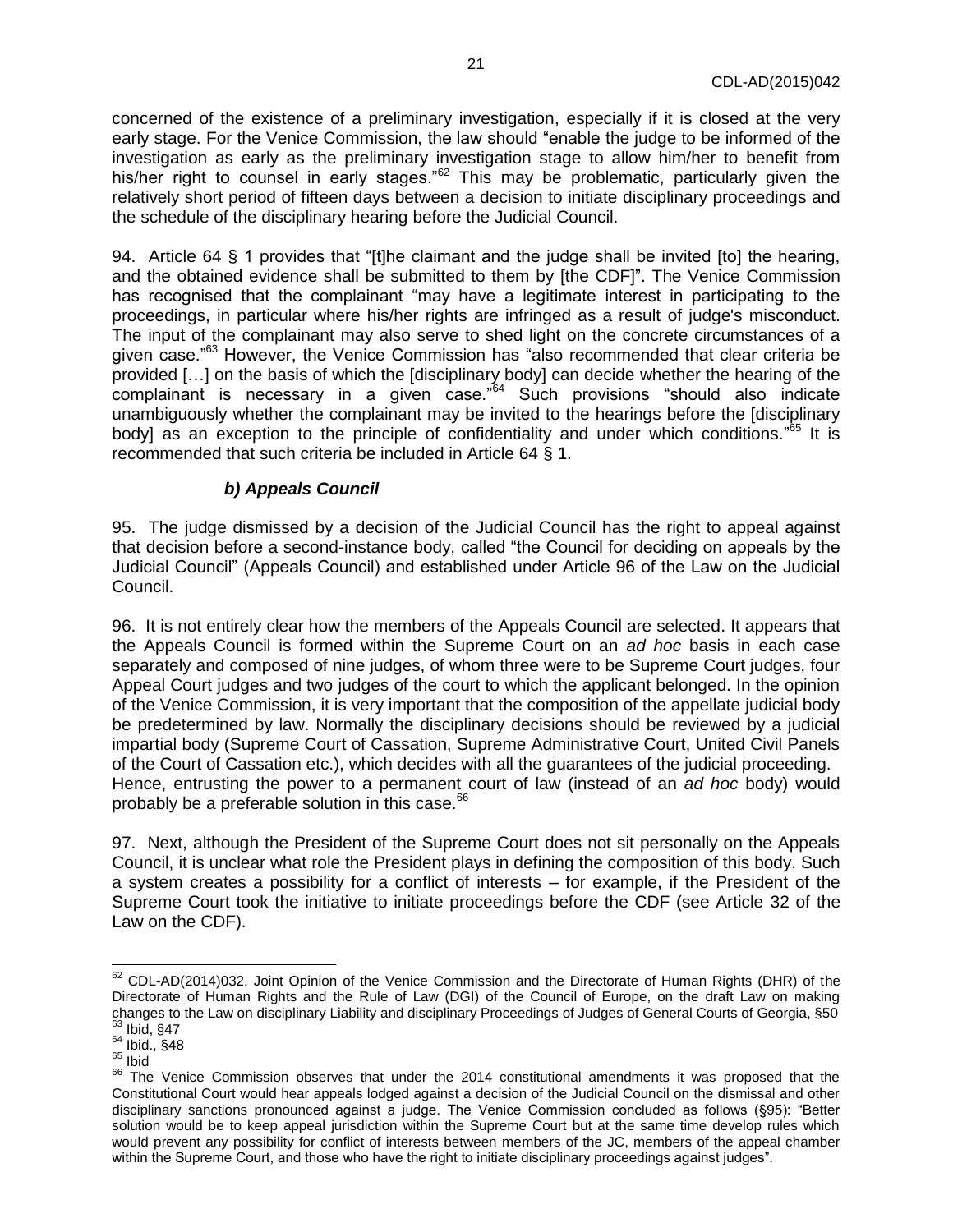98. Article 97a provides that "[d]uring the procedure before the Council, the judge or the presiding judge against whom a procedure is conducted has the right to a fair trial in accordance with the guarantees set out in Article 6 of the European Convention for Protection of Human Rights." First, given its place in the text it is not entirely clear whether this provision relates to the right of the judge to a fair trial at *all stages* of the proceedings, only before the Judicial Council or only before the Appeals Council. More particularly, nowhere in the Law on the Judicial Council is the right of a judge to representation explicitly enshrined. According to the Venice Commission "this right should be set out in a [standalone] article and apply to all stages of disciplinary proceedings and not only in the context of hearing before the [Judicial Council]."<sup>67</sup>

#### **D. Evaluation (the Law on Courts)**

<span id="page-21-0"></span>99. Articles 98 – 131 of the Law on Courts deal with the professional evaluation of judges. These provisions are very detailed and establish intricate mathematical models which are supposed to evaluate judges' performance, and give them "marks" which are then used in deciding on promotions or applying sanctions.

100. In the opinion of the Venice Commission, the evaluation system, as presented in the Law on Courts, puts too much emphasis on the quantitative criteria and disregards the qualitative aspect of the judicial decision-making. Thus, Article 102 is entitled "qualitative criteria": however, in essence it refers to the number of missed procedural dead-lines and the number of cases overturned on appeal. The general impression that this part of the Law on Courts gives is that the main measure of professionalism of a Macedonian judge is his or her productivity and punctuality.

101. The Venice Commission reiterates its previous recommendations related to the disciplinary liability of judges and the use of "quantitative" criteria based on the number of decisions overturned on appeal or missed dead-lines. This is a dangerous path. As the Venice Commission observed in a Joint Opinion on the constitutional law on the judicial system and status of judges of Kazakhstan,<sup>68</sup> "it is important that the evaluation is primarily qualitative and focuses on the professional skills, personal competence and social competence of the judge. [...] Quantitative criteria such as the number of reversals and acquittals should be avoided as standard basis for evaluation."

102. The Venice Commission further refers to its opinion on the draft law amending and supplementing the judicial code (evaluation system for judges) of Armenia,<sup>69</sup> where it held as follows (a long quotation is needed since the Armenian system of evaluations was very similar to the one proposed in the Macedonian legislation under examination):

*"37. If there were to be a measurement of workloads, systems would need to be in place to evaluate the weight and the difficulty of different files. […] Simply counting the number of cases dealt with is crude and may be completely misleading. […]*

*38. Measurement of the 'observance of procedural periods' […] again may point to a possible problem, but it is important that the judge be given an opportunity to explain any apparent failings in this regard.*

 <sup>67</sup> Ibid, §50

<sup>68</sup> CDL-AD(2011)012, Joint Opinion on the constitutional law on the judicial system and status of judges of Kazakhstan by the Venice Commission and OSCE/ODIHR, §55

<sup>69</sup> CDL-AD(2014)007, Joint opinion on the draft law amending and supplementing the judicial code (evaluation system for judges) of Armenia, §§37-40, 42-43, 49-50 and 77-78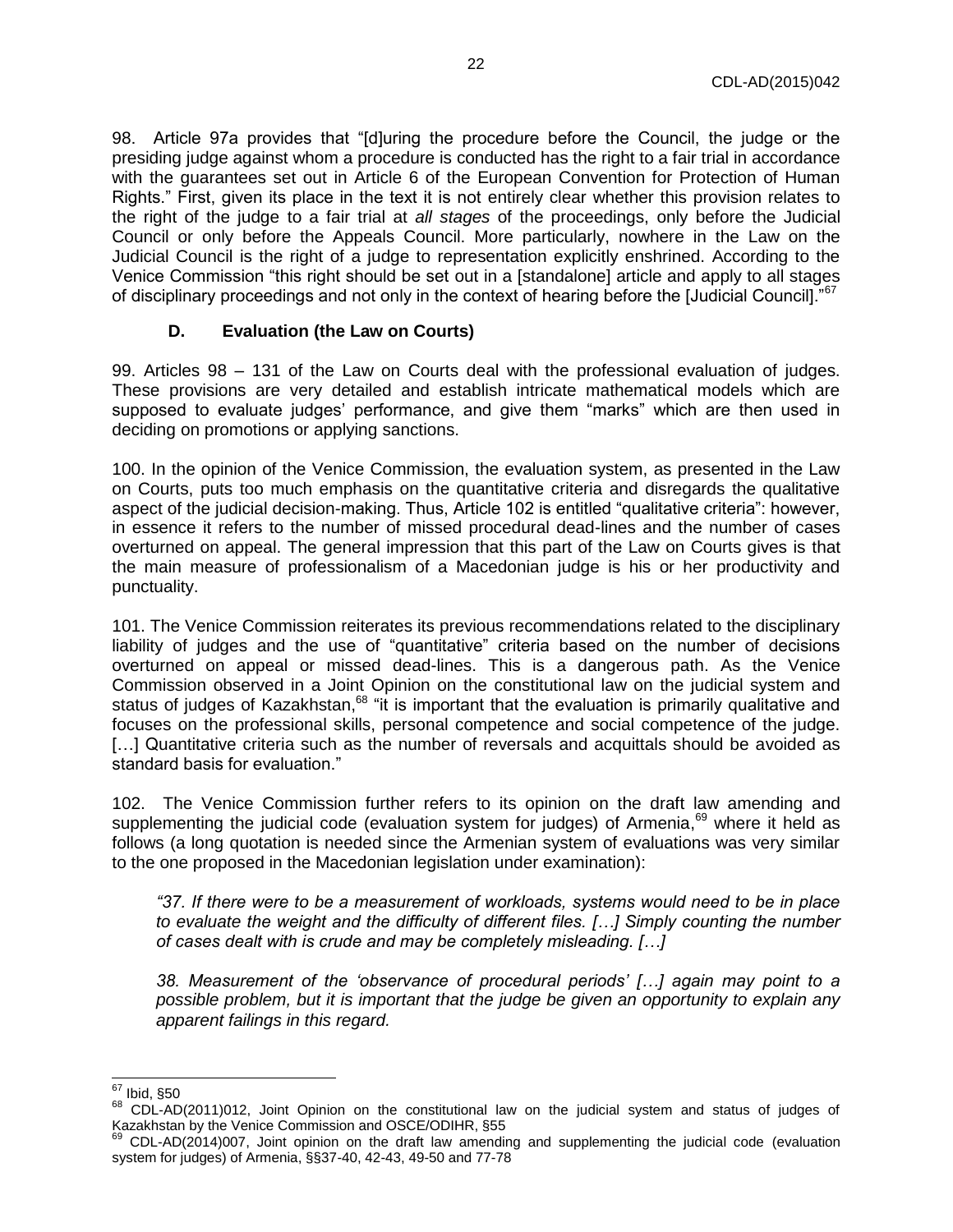*39. Measuring the 'stability of judicial acts' […] is questionable. It effectively means counting the number of successful appeals. Such a measure should be avoided because it involves an interference with the independence of the judge. […] Where a case is overturned on appeal, who is to say that the court of first instance got it wrong and the appeal court got it right? The decision of the judge of the first instance court quashed by*  the Court of Appeal could well later be supported by the decision of the Court of *Cassation, the Constitutional Court or the European Court of Human Rights. […].*

*40. The threshold of reversals would need to be quite high and the rule for exceptions to be established by the Council of Judges would have to be very generous. Such a system of on-going assessments is likely to produce a timid judiciary […].*

*42. […] [T]he caseload of judges in Armenia increases annually and could potentially reach unsustainable levels. Insofar as a judge is able to dispose of a certain number of cases annually, should the caseload continue to increase, it would be unfair to evaluate the judge on the basis of a percentage of disposed cases without properly analysing the reasons for the increase in the caseload. […]*

*43. […]. Who is to say that a judge who takes longer over a case is not doing a more thorough job than the speedier colleague? […] The judge seeking to meet these time frames might be tempted to disregard what would normally be seen as necessary under the law and his or her interpretation of it."*

103. All the above is fully applicable in the Macedonian context. First of all, the judge's individual performance should be assessed in the light of objective factors, such as the increase/decrease in the court's backlog, availability of trained assistants (secretaries, bailiffs, etc.) and equipment (computers, printers, etc.), etc. The productivity levels (see Article 105) should be fixed with reference to the average productivity of other judges, and after mandatory consultations with the judges of the courts concerned. Although the law mentions the "complexity of cases" as a factor taken into account when defining the productivity levels (Article 105), it does not explain how this complexity will be defined by the Judicial Council in advance. Even in the most elaborated systems the *real* complexity of cases belonging to a certain predetermined category may only be guessed. Productivity levels set in advance by the Judicial Council may prove to be unfeasible; hence, they should be applied with due regard to the real situation the judge faced.

104. Compliance with the procedural dead-lines should be assessed on the basis of the same principles. The current system takes into account the overall number of cases were the deadlines were complied with (Article 109). However, it does not assess whether the dead-lines themselves were realistic or not, whether the judge had necessary resources to comply with the dead-lines, to what extent the parties to the proceedings contributed to the procedural delays, etc.

105. Generally, a system essentially based on numerical objectives may lead to a destructive pattern of behaviour: for example, personal statistics of a judge would look much better if the judge produces a big number of cases where all procedural dead-lines were complied with, while there are only few cases where the judge was behind schedule. To achieve this result the judge would be tempted to put few very complex cases aside, accumulating there all the procedural delays, in order to have the overwhelming majority of his cases "clean". It would penalise parties involved in the complex (and probably the most serious) cases.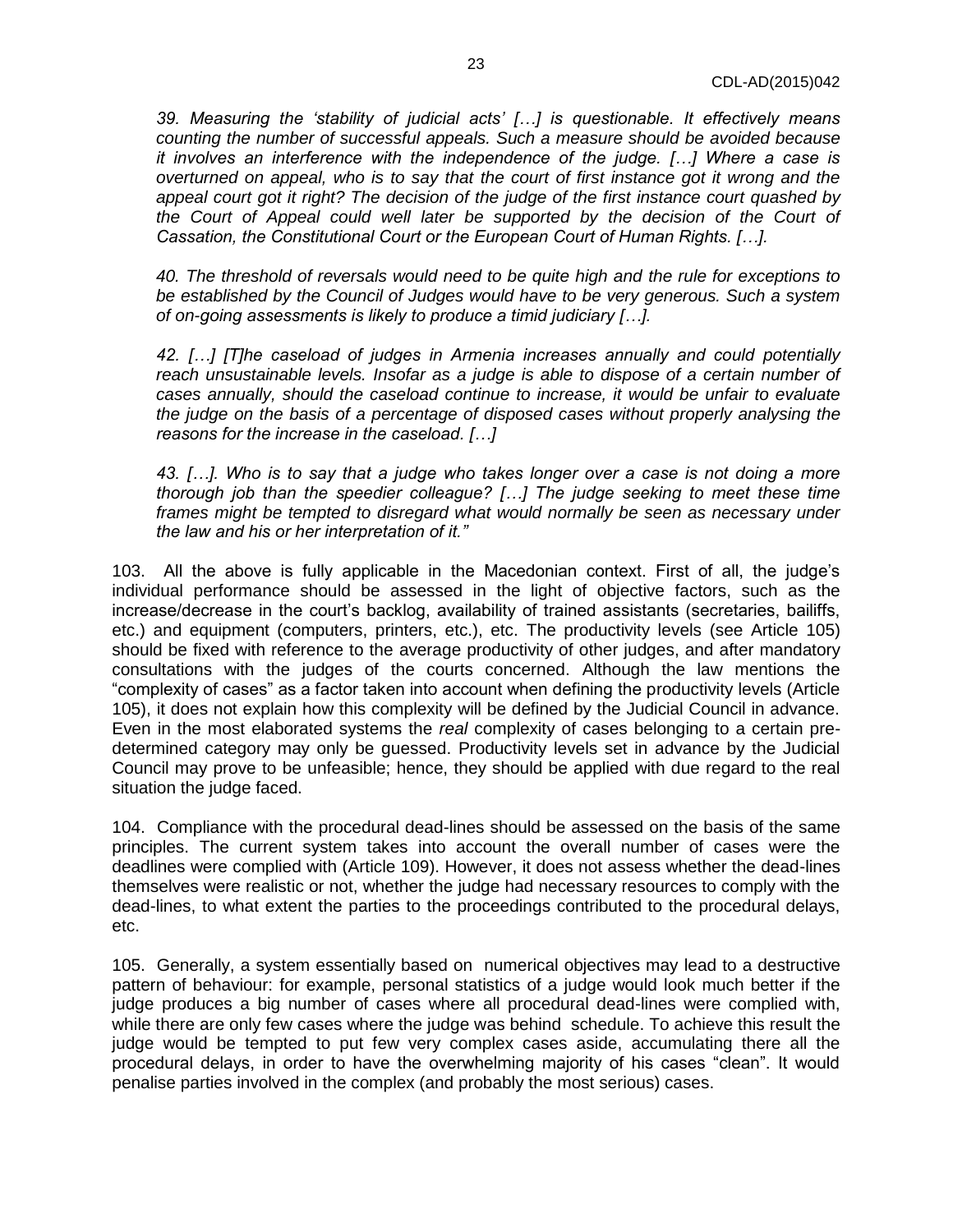106. Another source of concern is the part of the Law related to the evaluation of the performance by the courts' presidents (see Articles 118 et seq.). It appears that the court's presidents are scored mostly on the basis of the performance of the ordinary judges. This may push presidents to become "productivity watchdogs" within their courts and may ultimately undermine judicial independence.

107. The same "quantitative" approach is applied by Article 47 of the Law on Courts to the election of the presidents of the courts. To be elected as a president, the judge has to be graded, in the past two years, with the highest positive grade and should have obtained the highest number of points in relation to other candidates that have applied. Such approach is counterproductive. A court president should be – of course – a good judge, hard-working and well-organised. However his/her tasks are primarily of administrative nature, consequently not necessary the judge with the highest marks will be the best president. Additional competences – studies in the field of public finances, public or business administration, previous administrative functions within the judiciary are also very important, as well as interpersonal skills.

108. The same provision stipulates that candidates for the positions of court presidents shall annex to their applications "a Work Programme for the duration of the term of office". Under Article GG of the Draft Amendments "failure to implement work programme" is considered as a disciplinary offence which may lead to the president's dismissal from his/her position. It means that a candidate, who might have never been in the president's shoes, should prepare a work plan for the whole court for the next 4 years. Such program will certainly be taken into account when this candidate is compared to other prospective candidates - otherwise there is no reason for the inclusion of this requirement in Article 47. All that might push the candidates to commit themselves (often unrealistically) to higher and higher performance levels. And when the candidate "with a highest bid" is appointed, the existence of the disciplinary liability for noncompliance with the "work program" will make him or her to do everything to reach the productivity levels set in the "work program". This is a very dangerous provision, which may stimulate the presidents and the judges under their supervision to "cut corners" in order to achieve numerical productivity, which may be detrimental to the quality of the judicial decisionmaking.

109. In the opinion of the Venice Commission, Articles 98 – 131 of the Law on the Judicial Council and Article 47 of the Law on Courts, in the current form, may have a negative impact on the judicial independence and the quality of their work and should be subjected to a profound revision.

110. More generally, the comprehensive revision of the legislative framework could possibly be improved by assembling the laws which currently deal with the judiciary in a unitary law, organized in three sections, devoted respectively to the Courts, the Judicial Council, and the disciplinary responsibility and procedures.

#### <span id="page-23-0"></span>**IV. CONCLUSIONS**

111. The Venice Commission is sympathetic to the constant efforts of the Macedonian authorities to improve the accountability of the judiciary. It recognises that finding a right balance between accountability and independence of judges is an extremely difficult task. The Macedonian legislation seeks to achieve it through very detailed regulations which are supposed to describe every aspect of the functioning of the judiciary. However, as a result of continuous amendments in the past, the legislation under consideration became overly complicated, overlapping and at places obscure, which may increase the feeling of insecurity